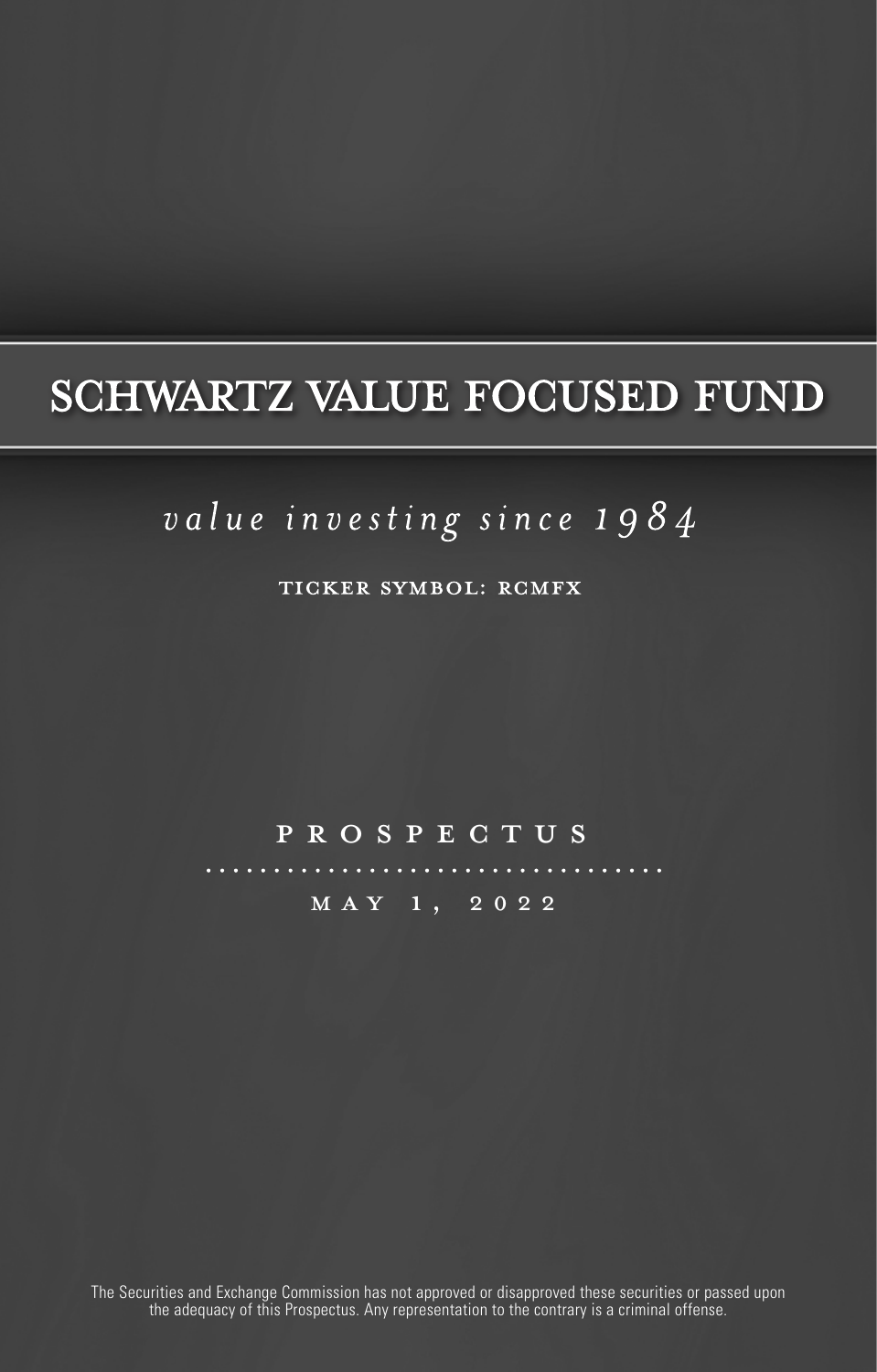## **TABLE OF CONTENTS**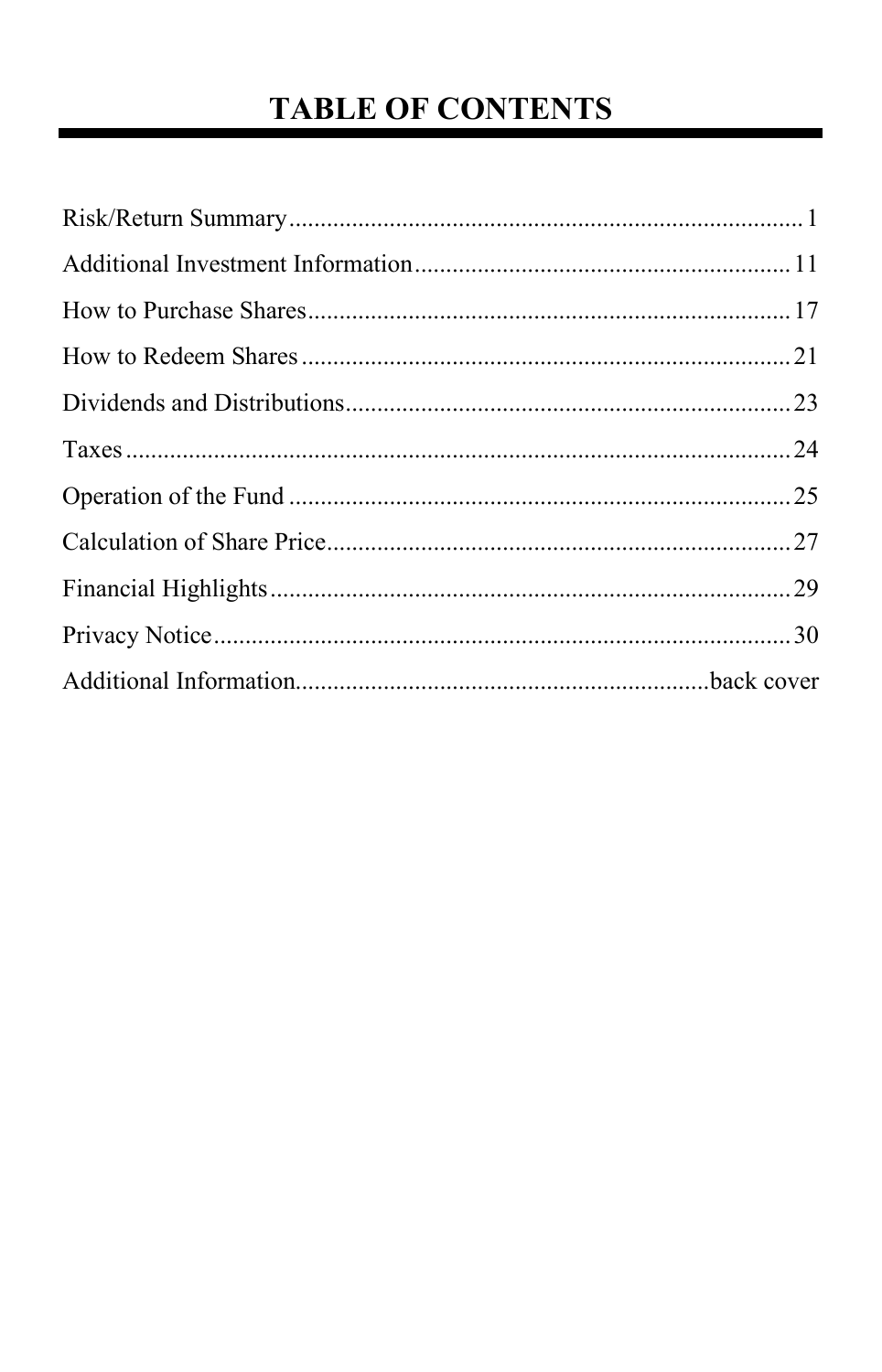## <span id="page-2-0"></span>**RISK/RETURN SUMMARY**

### **What is the Fund's investment objective?**

The investment objective of the Fund is to seek long-term capital appreciation.

#### **What are the Fund's fees and expenses?**

This table describes the fees and expenses that you may pay if you buy, hold and sell shares of the Fund. You may pay other fees, such as brokerage commissions and fees to intermediaries, which are not reflected in the table and example below.

**Shareholder Fees** (fees paid directly from your investment)........ None

**Annual Fund Operating Expenses** (expenses that you pay each year as a percentage of the value of your investment)

| Total Annual Fund Operating Expenses After Fee Waiver  1.26% <sup>(3)</sup> |  |
|-----------------------------------------------------------------------------|--|

- (1) Management Fees have been restated to reflect a reduction in the annual percentage rate at which such fees are computed from 0.95% to 0.75%, effective May 1, 2022.
- (2) Schwartz Investment Counsel, Inc. (the "Adviser") has contractually agreed to reduce Management Fees and reimburse Other Expenses so that "Total Annual Fund Operating Expenses" (excluding Acquired Fund Fees and Expenses, interest, taxes, brokerage costs and extraordinary expenses) do not exceed 1.25%. Any management fee waivers and/or expense reimbursements by the Adviser are subject to repayment by the Fund for a period of three years from the date such fees and expenses were waived or reimbursed, provided the repayment to the Adviser does not cause "Total Annual Fund Operating Expenses" (excluding Acquired Fund Fees and Expenses, interest, taxes, brokerage costs and extraordinary expenses) of the Fund to exceed the net expense ratio at the time such amount was waived or repaid. This expense limitation is in effect until May 1, 2023 and may be terminated by the Fund or the Adviser upon not less than 60 days' prior written notice, provided, however, that (i) the Adviser may not terminate the agreement without the approval of the Board of Trustees, and (ii) the agreement terminates automatically if the Adviser ceases to serve as the Fund's investment adviser.
- (3) Total Annual Fund Operating Expenses After Fee Waiver will not correlate to the ratio of net expenses to average net assets in the Fund's Financial Highlights, which does not reflect "Acquired Fund Fees and Expenses."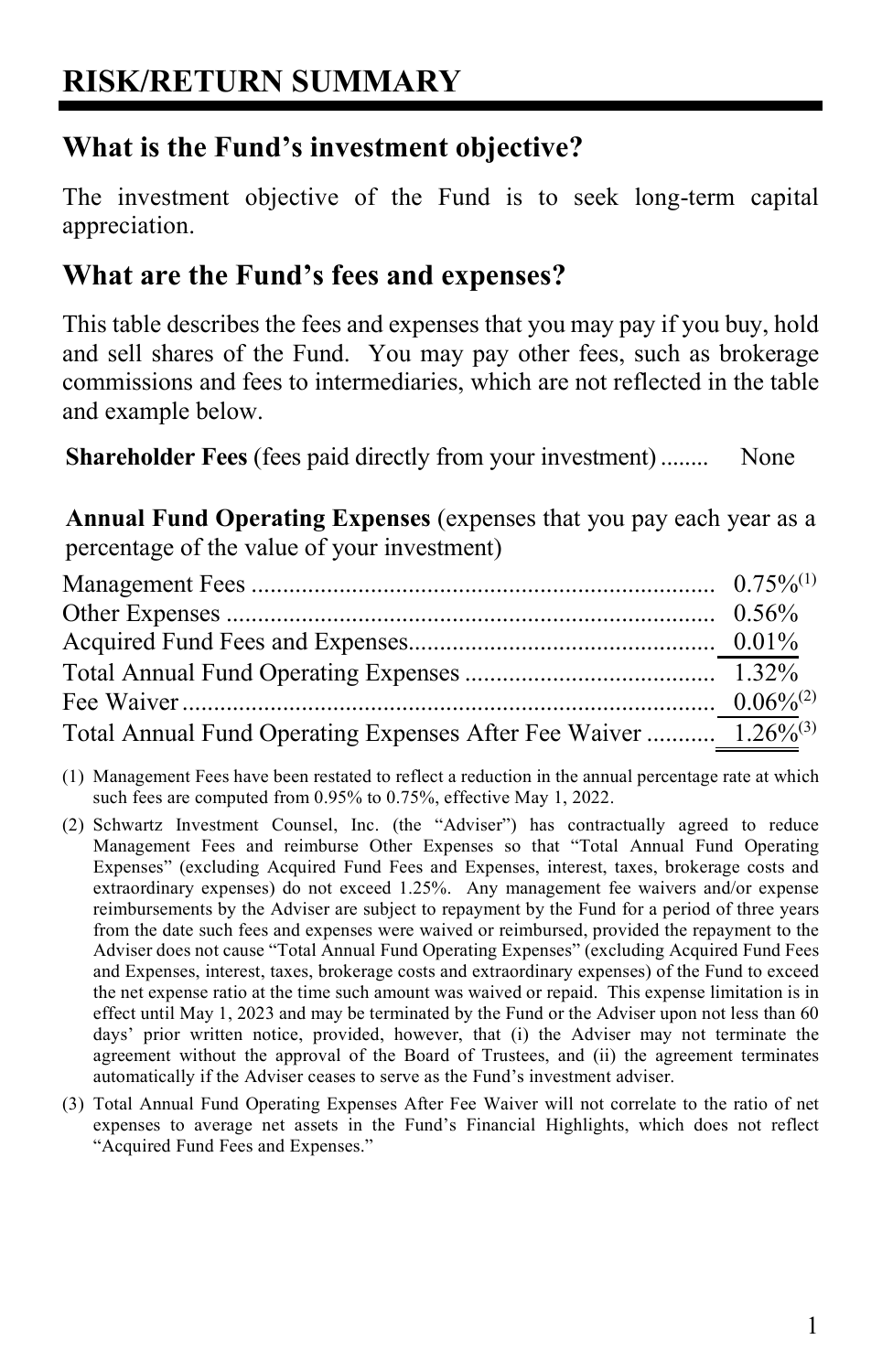### **Example**

This Example is intended to help you compare the cost of investing in the Fund with the cost of investing in other mutual funds. The Example assumes that you invest \$10,000 in the Fund for the time periods indicated and then redeem all of your shares at the end of those periods. The Example also assumes that your investment has a 5% return each year and that the Fund's operating expenses remain the same. The Example also takes into account the Adviser's contractual arrangement to maintain the Fund's expenses at the agreed upon level for a period of one year. Although your actual costs may be higher or lower, based on these assumptions your costs would be:

1 Year 3 Years 5 Years 10 Years \$ 128 \$ 412 \$ 718 \$1,585

### **Portfolio Turnover**

The Fund pays transaction costs, such as commissions, when it buys and sells securities (or "turns over" its portfolio). A higher portfolio turnover rate may indicate higher transaction costs and may result in higher taxes when Fund shares are held in a taxable account. These costs, which are not reflected in Annual Fund Operating Expenses or in the Example, affect the Fund's performance. During the most recent fiscal year, the Fund's portfolio turnover rate was 18% of the average value of its portfolio.

#### **What are the Fund's principal investment strategies?**

Under normal market conditions, the Fund invests at least 80% of its net assets, including the amount of any borrowings for investment purposes, in equity securities (which include common stocks, preferred stocks and securities convertible into common stocks). The Fund may invest in the securities of companies of any size, regardless of market capitalization. At times, depending on market and other conditions, the Fund may invest a substantial portion of its assets in a small number of issuers, industries or business sectors. The Fund may invest in special situation companies that have fallen out of favor with the market, but that the Adviser expects to appreciate over time due to company-specific developments, rather than general business conditions or movements in the markets as a whole. Special situations may include significant changes in a company's allocation of its existing capital (companies undergoing turnarounds or spin-offs) or a restructuring of assets. Special situations may also result from significant changes to an industry through regulatory developments or shifts in competition, new product introductions, changes in senior management or significant changes in a company's cost structure. The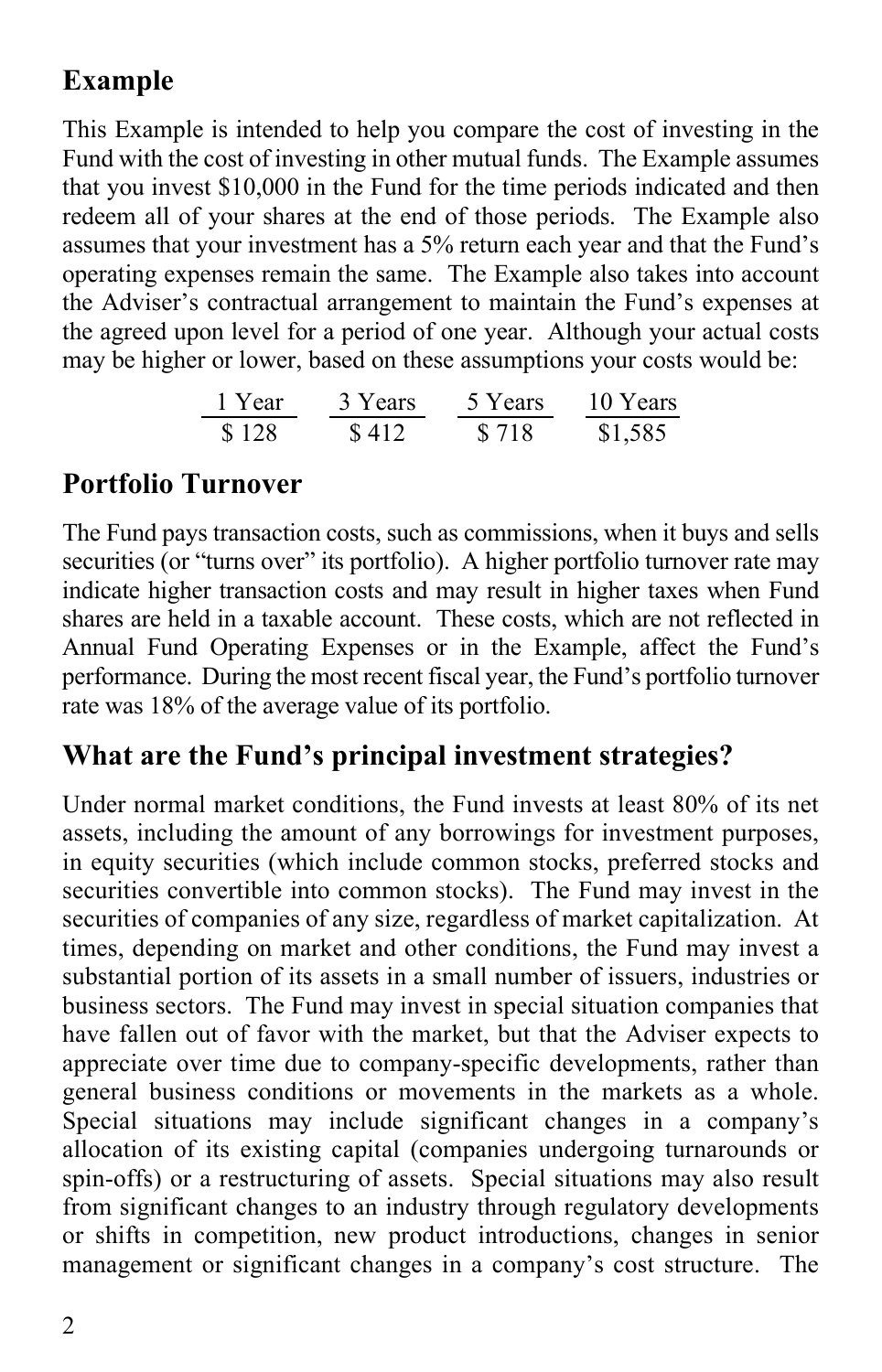Fund may invest in equity securities of foreign issuers. The Fund will primarily invest indirectly in foreign issuers in the form of depositary receipts, but may also invest directly in foreign issuers. Depositary receipts are stocks issued by a U.S. bank or broker that trade in the U.S. but represent ownership of securities issued by foreign companies.

The Fund may also invest in exchange-traded funds ("ETFs") if the Adviser believes it is advisable to expose the Fund to the broad market or to broad market sectors or to hedge against market risk without purchasing a large number of individual securities. ETFs differ from traditional index funds because their shares are listed on a securities exchange and can be traded intraday. When the Fund invests in an ETF, the Fund's shareholders will indirectly pay a proportionate share of the management fee and operating expenses of the ETF. The Fund may invest in debt securities, which include U.S. Treasury notes and bonds, investment grade corporate debt securities, convertible debt securities and debt securities rated below investment grade (high yield or junk bonds). The Fund may also invest in cash or cash equivalents. The Fund's cash level is a result of the Adviser's individual security selection process, and therefore may vary, depending on the Adviser's desired security weightings. Under normal market conditions, the Fund will limit its investment in ETFs, debt securities (including junk bonds), and cash or cash equivalents to no more than 20% of its net assets.

The Adviser uses fundamental security analyses to identify and purchase shares of companies that the Adviser believes are selling below their intrinsic value. The Adviser looks for companies whose market prices are below what a corporate or entrepreneurial buyer would be willing to pay for the entire business. The price of stocks in relation to cash flow, earnings, dividends, book value, and asset value, both historical and prospective, are key determinants in the security selection process. Emphasis is also placed on identifying companies undergoing changes that may significantly enhance shareholder value in the future, including changes in operations, management, capital allocation, strategies or product offerings. The Adviser intends to hold securities for an average of 3 to 5 years under normal market conditions. The price of the securities held by the Fund are monitored in relation to the Adviser's criteria for value. When a stock appreciates substantially and is no longer undervalued, according to the Adviser's valuation criteria, it is sold. Stocks are also sold when a company fails to achieve expected results or economic factors or competitive developments adversely impair the company's intrinsic value.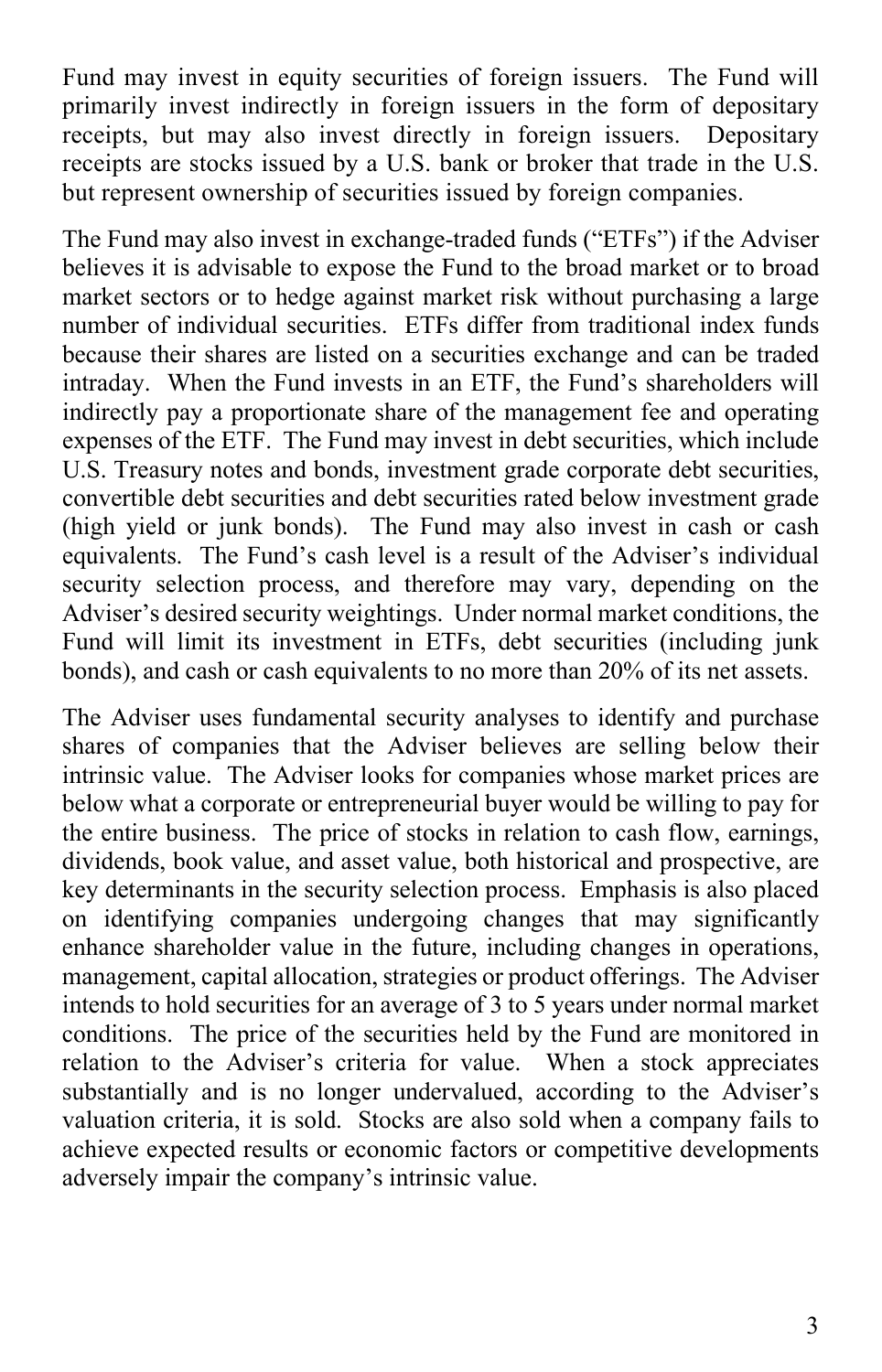### **What are the principal risks of investing in the Fund?**

As with any mutual fund investment, there is a risk that you could lose money by investing in the Fund. The Fund is not intended to be a complete investment program and there is no assurance that the Fund will achieve its investment objective. An investment in the Fund is not a deposit of a bank and is not insured or guaranteed by the Federal Deposit Insurance Corporation or any other government agency.

**General Market Risks.** The return on and value of an investment in the Fund will fluctuate in response to stock market movements. Stocks and other equity securities are subject to market risks, such as rapid fluctuations in price or liquidity due to earnings and other developments affecting a particular company or industry, stock market trends and general economic conditions, investor perceptions, interest rates and other factors beyond the control of the Adviser. The value of an investment in the Fund may decline in tandem with a drop in the overall value of the markets in which the Fund invests and/or other markets based on negative developments in the U.S. and global economies. Economic, political and financial conditions, including wars or conflicts, or industry or economic trends and developments, may, from time to time, and for varying periods of time, cause volatility, illiquidity or other potentially adverse effects in the financial markets. Natural or environmental disasters, such as earthquakes, fires, floods, hurricanes and tsunamis, and widespread disease, including pandemics and epidemics, have been and can be highly disruptive to economies and the markets. For example, the outbreak of COVID-19 has resulted in significant disruptions to economies and markets, adversely affecting individual companies, sectors, industries, interest rates and investor sentiment. The U.S. Federal Reserve and the U.S. government have taken numerous measures to address the economic impact of the COVID-19 pandemic and to stimulate the U.S. economy. The ultimate effects of these and other efforts that may be taken may not be known for some time. Economies and financial markets throughout the world have become interconnected, which increases the possibility that economic, financial or political events in one country could have a profound impact on global economies or markets. Other events that may arise in the future could exacerbate pre-existing political, social and economic risks in ways that cannot be predicted. U.S. companies with significant non-U.S. operations can be impacted by political, economic and regulatory developments in foreign markets. Stocks tend to move in cycles and may experience periods of turbulence and instability.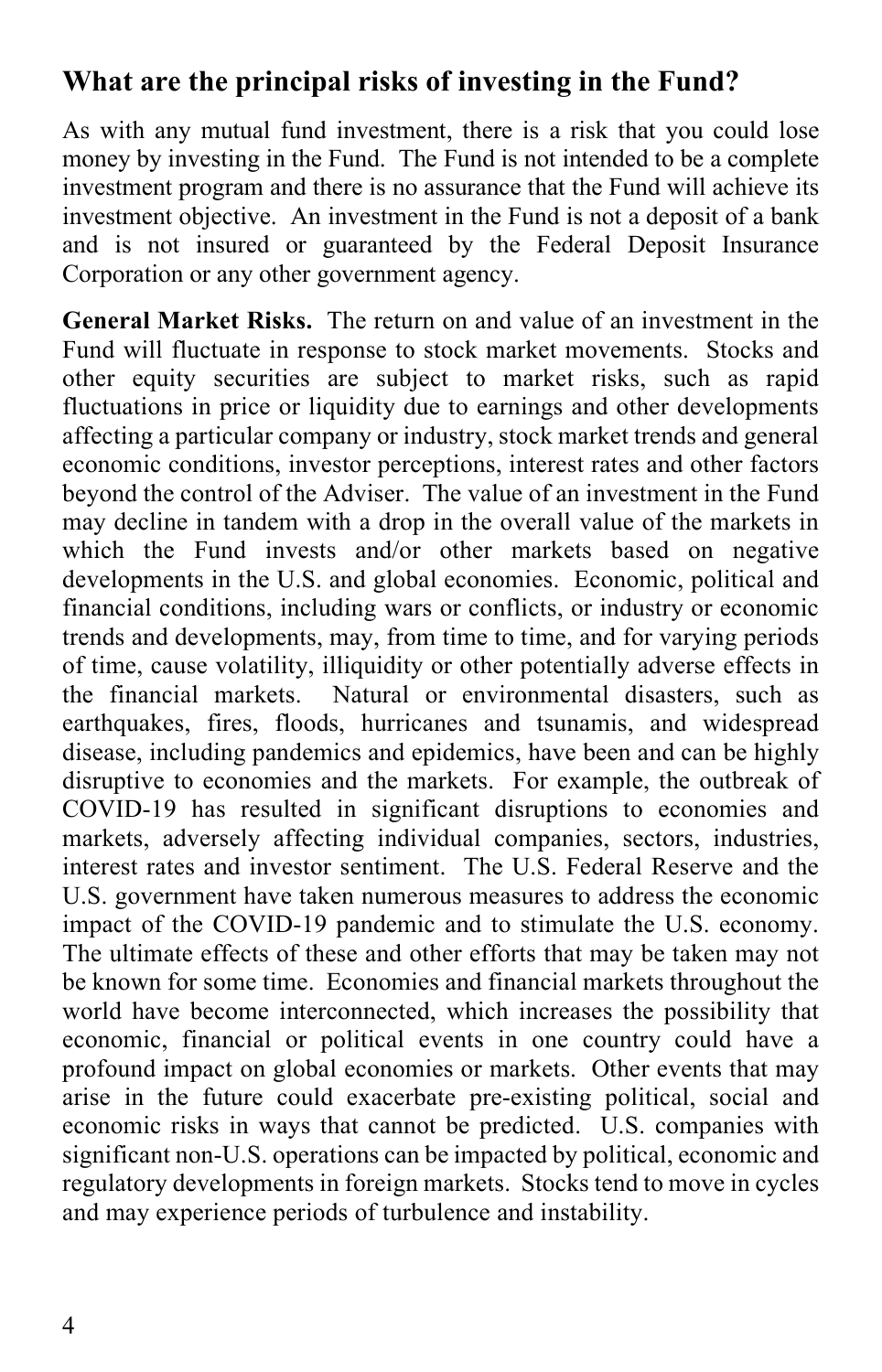**Foreign Exposure Risks.** Investments in foreign securities involve risks that may be different from those of U.S. securities, including the risk that foreign economies may be less stable than the U.S. economy. Foreign securities may not be subject to uniform audit, financial reporting or disclosure standards, practices or requirements comparable to those found in the United States. Foreign securities are also subject to the risk of adverse changes in investment or exchange control regulations, tariffs, expropriation or confiscatory taxation, delayed transaction settlement, limitations on the removal of money or other assets, political or social instability, war or conflicts, and nationalization of companies or industries. The risks associated with tensions or open conflict between nations, such as the recent Russian invasion of Ukraine, government capital or currency controls, expropriation of assets, the United Kingdom's departure from the European Union in 2020, commonly referred to as "Brexit," ongoing trade negotiations with China, the possibility of changes to some international trade agreements, or political or economic dysfunction within some nations that are global economic powers or major producers of oil, could affect the economies of many nations, including the United States, in ways that cannot necessarily be foreseen. While the full impact of Brexit is unknown, there may be an extended period of political and economic uncertainty and market volatility in the United Kingdom, the European Union, other European countries and globally, which may adversely impact the prices and liquidity of securities held by the Fund.

Depositary receipts are subject to some of the same risks as direct investment in foreign companies and certain additional risks. In a sponsored depositary arrangement, the foreign issuer assumes the obligation to pay some or all of the depositary's transaction fees. Under an unsponsored depositary Under an unsponsored depositary arrangement, the foreign issuer assumes no obligation and the depositary's transaction fees are paid directly by the depositary holders. Because unsponsored depositary arrangements are organized independently and without the cooperation of the issuer of the underlying securities, available information concerning the foreign issuer may not be as current as for sponsored depositaries and voting rights with respect to the deposited securities are not passed through to the holders.

**Non-Diversification Risks.** The Fund is classified as non-diversified and may therefore invest a greater percentage of its assets in the securities of a limited number of issuers than a fund that is diversified. At times, the Fund may overweight a position in a particular issuer or emphasize investment in a limited number of issuers, industries or sectors, which may cause its share price to be more susceptible to any economic, business, political or regulatory occurrence affecting an issuer than a fund that is more widely diversified. The issuers that the Fund may emphasize will vary from time to time.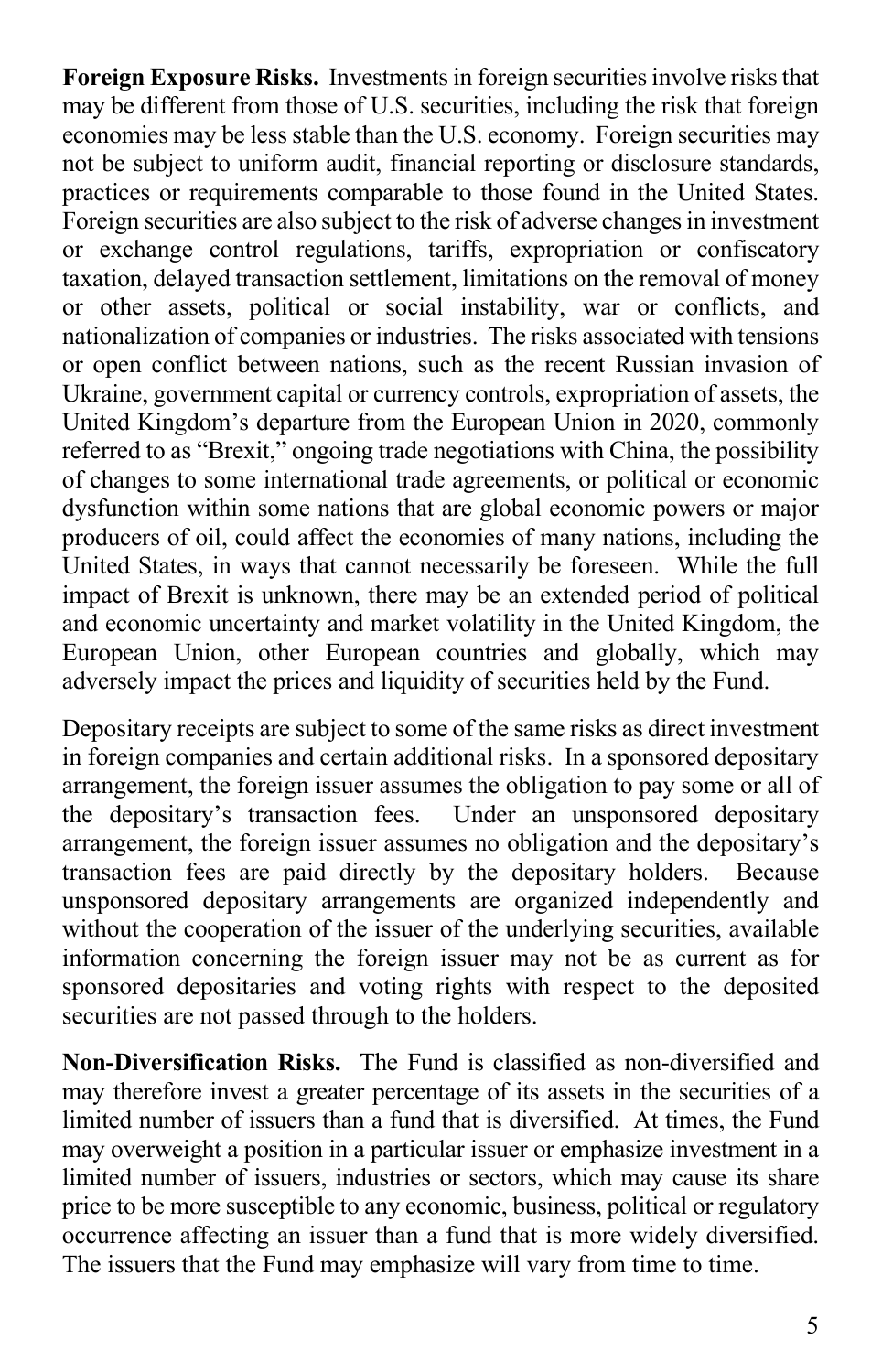**Sector Risks.** If the Fund holds significant investments in the securities of issuers in industries within a particular sector, any development affecting that sector will have a greater impact on the value of the net assets of the Fund than would be the case if the Fund did not have significant investments in that sector. For instance, economic or market factors, regulation or deregulation, and technological or other developments may negatively impact all companies in a particular sector. This may increase the risk of loss in the Fund and its share price volatility. As of December 31, 2021, the Fund had 29% of the value of its net assets invested in a stock within the real estate sector. Certain stocks that are associated with the real estate sector, including the stock held by the Fund, operate as property leasing companies for a particular industry, such as the natural gas and crude oil industry, and may be more dependent on the strength of their underlying industry than the strength of the real estate market generally. The oil and natural gas market has experienced periods of volatility and fluctuation that is often based on factors that may be out of the control of the issuers of such securities, including changes in supply and global demand, international political and economic developments and the success of exploration projects.

**Holdings Risks.** If the Fund emphasizes investments in a particular issuer or issuers or holds a smaller number of portfolio securities than other mutual funds, the Fund's portfolio will be more susceptible to the depreciation of any one security than a fund that invests in a larger number of stocks. As of December 31, 2021, the Fund had 29% of the value of its net assets invested in a single issuer.

**Security Selection and Investment Style Risks.** Like any mutual fund, the Fund's method of security selection may not be successful, and the Fund may underperform the stock market as a whole. If the Adviser's opinion about the intrinsic value of a company is incorrect or if the intrinsic value of a company is not recognized by the market, a stock may not achieve the price appreciation anticipated by the Adviser. The Fund's value style may cause it to underperform relative to funds that use a growth or non-value approach to investing or funds that have a broader investment style.

**Market Capitalization Risks.** The Fund may emphasize investment in a particular market capitalization, which may cause its share price to be more susceptible to the financial, market or economic events affecting issuers within that market capitalization. Larger capitalization companies may be unable to respond quickly to new competitive challenges, such as changes in technology and consumer tastes, have fewer opportunities to expand the market for their products or services, and may not be able to attain the high growth rate of successful smaller companies. Small and mid-capitalization companies may lack the management experience, financial resources,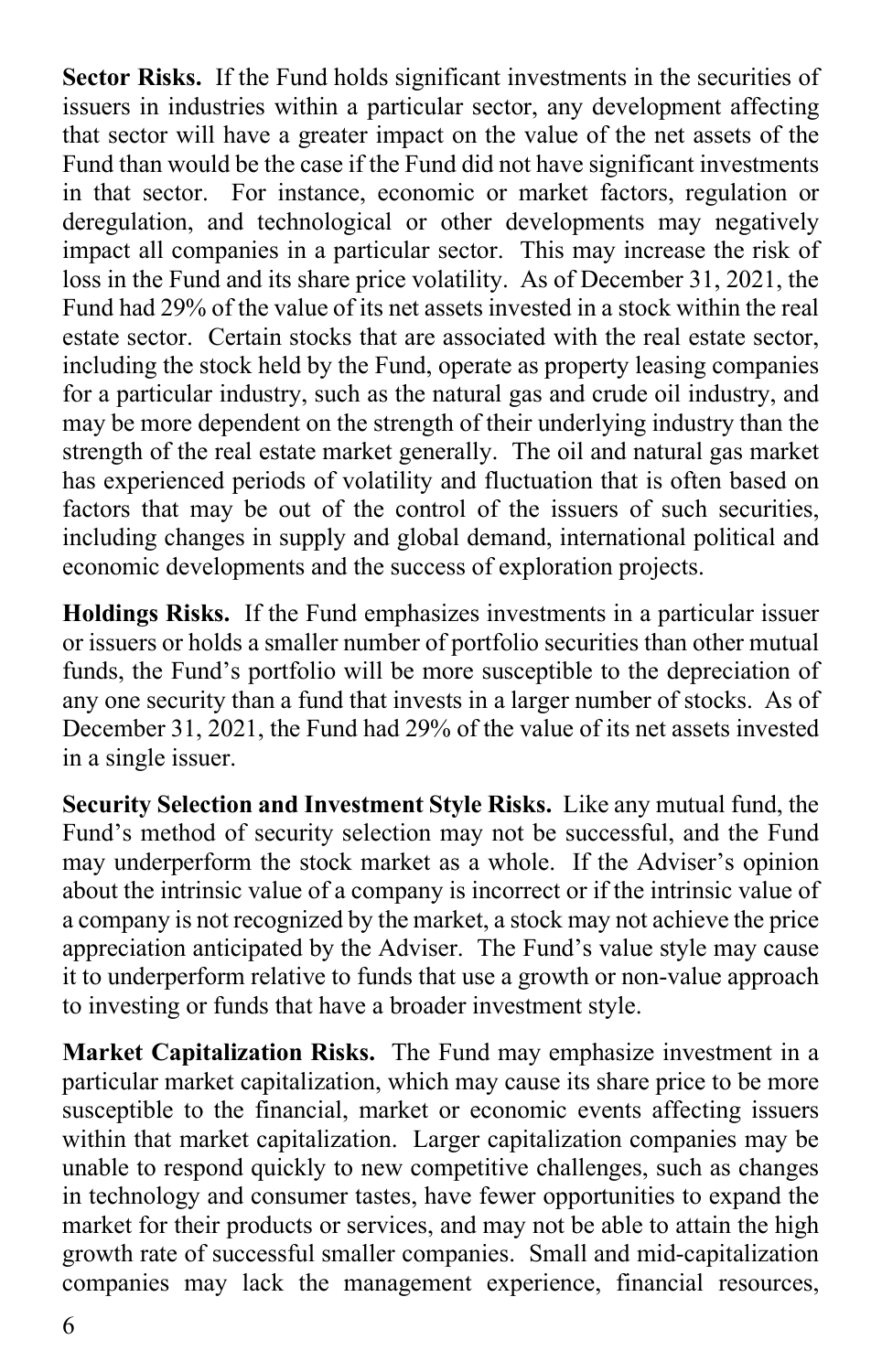product diversification and other competitive strengths usually present in larger companies. Micro-cap companies may have limited product lines, markets and access to financing, and may lack the management depth of larger companies. In many instances, the securities of micro, small and mid-capitalization companies are traded only over-the-counter or on a regional securities exchange, and the frequency and volume of their trading is substantially less than is typical of larger companies.

**Debt Security Risks.** Any debt securities held by the Fund are subject to certain risks, such as credit risk, interest rate risk and liquidity risk. At times there may be an imbalance of supply and demand in the markets which could result in greater price volatility, less liquidity, wider trading spreads and a lack of price transparency. Credit risk is the risk that the issuer of the security cannot meet its financial obligations. Issuers of junk bonds may not be as financially strong and may have a weakened capacity to pay interest or principal, when due, especially during periods of economic downturn or uncertainty. Interest rate risk is the risk that the Fund's share price will be affected by changes in interest rates. When interest rates rise, the value of the Fund's debt securities and share price generally will decline. Securities with longer maturities generally are more sensitive to interest rate changes than securities with shorter maturities. Potential changes in government policy affecting interest rates may cause debt securities to experience a heightened level of interest rate risk. Liquidity risk is the risk that a security cannot be sold at an advantageous time or price. Liquidity risk may be magnified in a rising interest rate environment, if there is a reduction in the inventories of traditional dealers, or in other circumstances. Lower rated securities may be subject to greater levels of liquidity risk.

**ETF Risks.** The Adviser may invest in certain types of ETFs to hedge against market risk. Investments in ETFs generally present the same primary risks as investments in conventional investment companies, including the risk that the general level of security prices owned by the ETF may decline, thereby affecting the value of the shares of the ETF. In addition, ETFs are subject to certain risks that do not apply to mutual funds, including the risk that the market price of an ETF's shares may trade at a discount to its net asset value, or that an active trading market for an ETF's shares may not be developed or maintained. ETFs are also subject to the risks of the underlying securities or sectors that the ETF is designed to track.

**Preferred Stock Risks.** Preferred stock is subject to the risks of equity securities as well as risks associated with fixed income securities, such as interest rate risk. Because a company will generally pay dividends on preferred stock only after the company makes required payments to creditors, the value of a company's preferred stock may react strongly to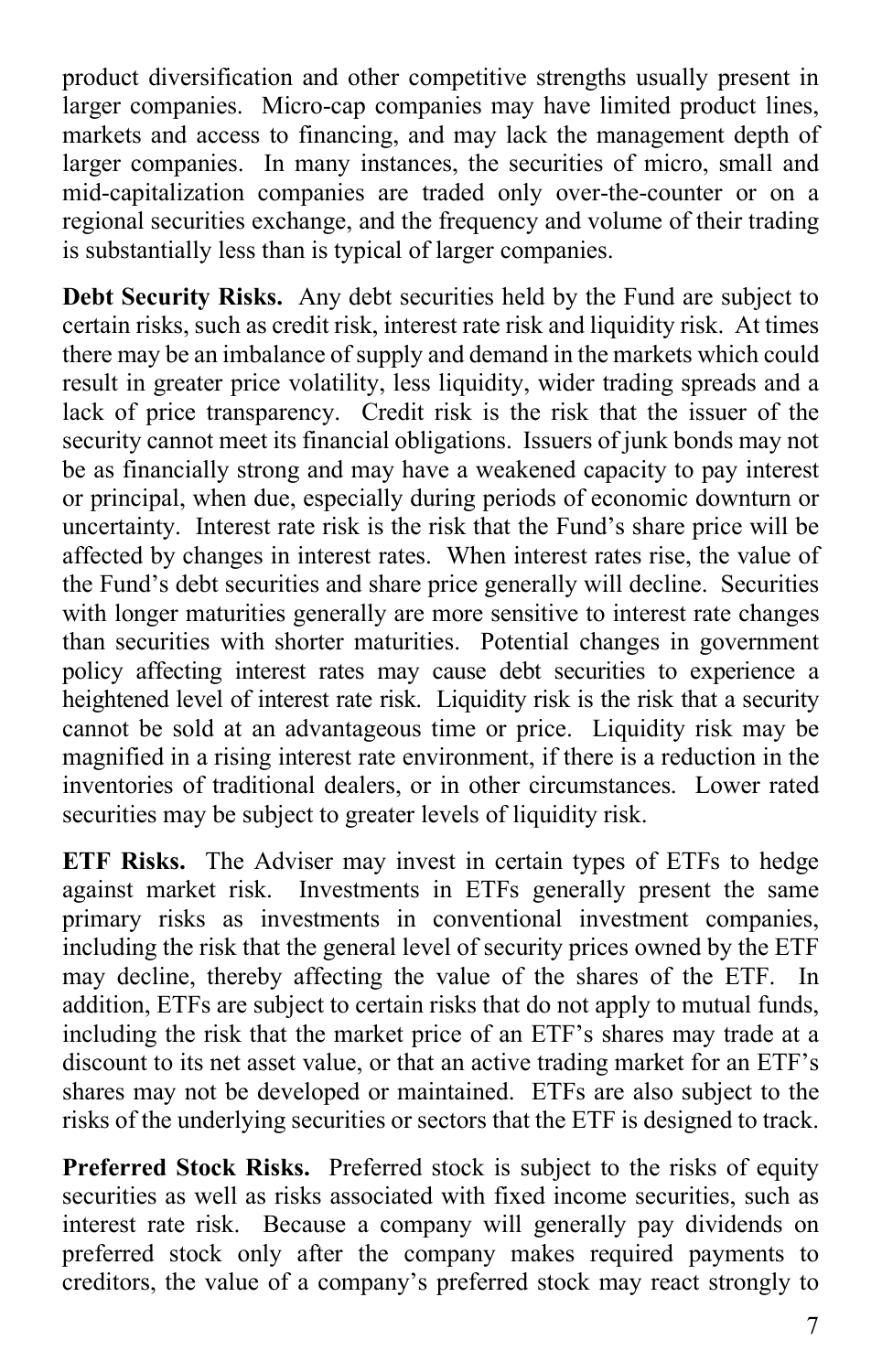actual or perceived changes in the company's financial condition or outlook. Preferred stock may be less liquid than common stock and generally has limited or no voting rights. In addition, preferred stock is subject to the risk that a company may defer or not pay dividends, may call or redeem its preferred stock, or convert it to common stock.

**Convertible Security Risks.** A convertible security is a bond or preferred stock that can be exchanged or converted into a specific number of shares of the issuer's common stock. When the price of the underlying stock falls, the price of a convertible security tends to decline. Because a company must generally pay interest on its nonconvertible secured debt before it can pay interest on its convertible securities, the credit rating of a company's convertible securities is generally lower than on its secured nonconvertible debt securities. A convertible security may be "callable," which means the issuer can redeem the security prior to its maturity.

**Special Situation Company Risks.** Investing in special situation companies carries an additional risk of loss if the expected development does not occur or produce the intended results. The availability of special situation companies that present attractive investment opportunities may be sporadic, or rare in certain instances, which may detract from the Fund's ability to pursue its investment objective.

#### **What has been the Fund's performance history?**

The bar chart and performance table shown below provide some indication of the risks and variability of investing in the Fund by showing the Fund's performance from year to year for each of the last ten calendar years, and by showing how the Fund's average annual total returns for the 1, 5 and 10 year periods ended December 31, 2021 compare with those of a broad measure of market performance. The performance results through December 31, 2015 and portions of 2016 were achieved using an investment strategy that is different than the more focused strategy that is currently being used to manage the Fund. Certain performance information reflects fee reductions and/or expense reimbursements by the Adviser; without such fee reductions and/or expense reimbursements, returns would be less than those shown. How the Fund has performed in the past (before and after taxes) is not necessarily an indication of how the Fund will perform in the future. Updated performance information, current through the most recent month-end, is available on the Fund's website [\(www.schwartzvaluefocusedfund.com\)](http://www.schwartzvaluefocusedfund.com/) or by calling 1-888-726-0753.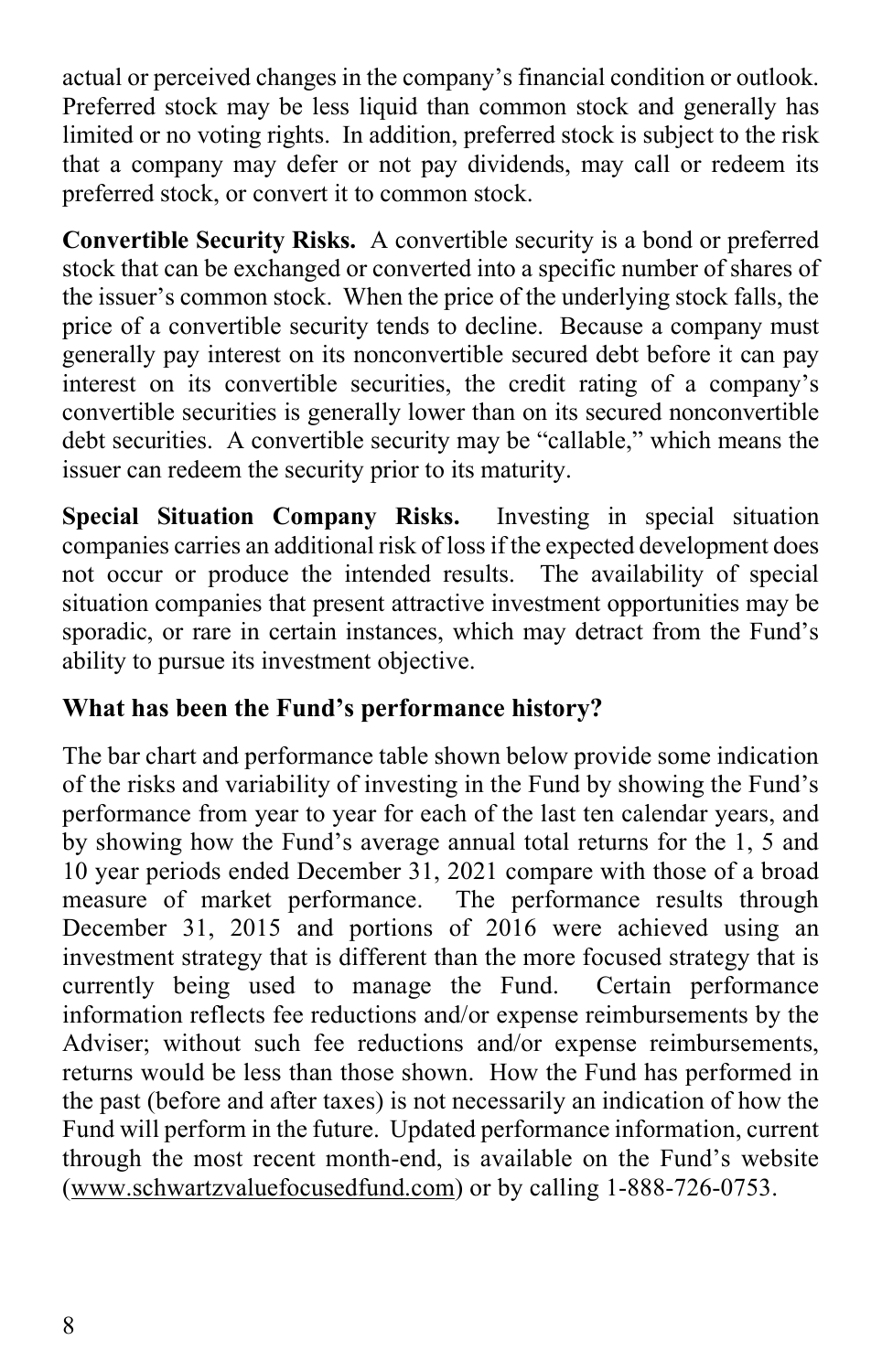

During the periods shown in the bar chart, the highest return for a quarter was 32.32% during the quarter ended March 31, 2021 and the lowest return for a quarter was -27.83% during the quarter ended March 31, 2020.

#### **Average Annual Total Returns For Periods Ended December 31, 2021**

After-tax returns are calculated using the historical highest individual federal marginal income tax rates and do not reflect the impact of state and local taxes. Actual after-tax returns depend on an investor's tax situation and may differ from those shown, and after-tax returns shown are not relevant to investors who hold their Fund shares through tax-deferred arrangements, such as  $401(k)$  plans or individual retirement accounts.

|                                                    | One) | Five            | Ten      |
|----------------------------------------------------|------|-----------------|----------|
|                                                    | Year | <b>S</b> Years  | Years    |
| SCHWARTZ VALUE FOCUSED FUND                        |      |                 |          |
|                                                    |      | 31.14\% 12.65\% | $8.54\%$ |
| Return After Taxes on Distributions                |      | 29.17% 11.64%   | 7.78%    |
| Return After Taxes on Distributions                |      |                 |          |
|                                                    |      | $19.84\%$ 9.93% | $6.80\%$ |
|                                                    |      |                 |          |
| STANDARD & POOR'S 1500 INDEX  28.45% 17.95% 16.35% |      |                 |          |
| (reflects no deduction for fees,                   |      |                 |          |
| expenses, or taxes)                                |      |                 |          |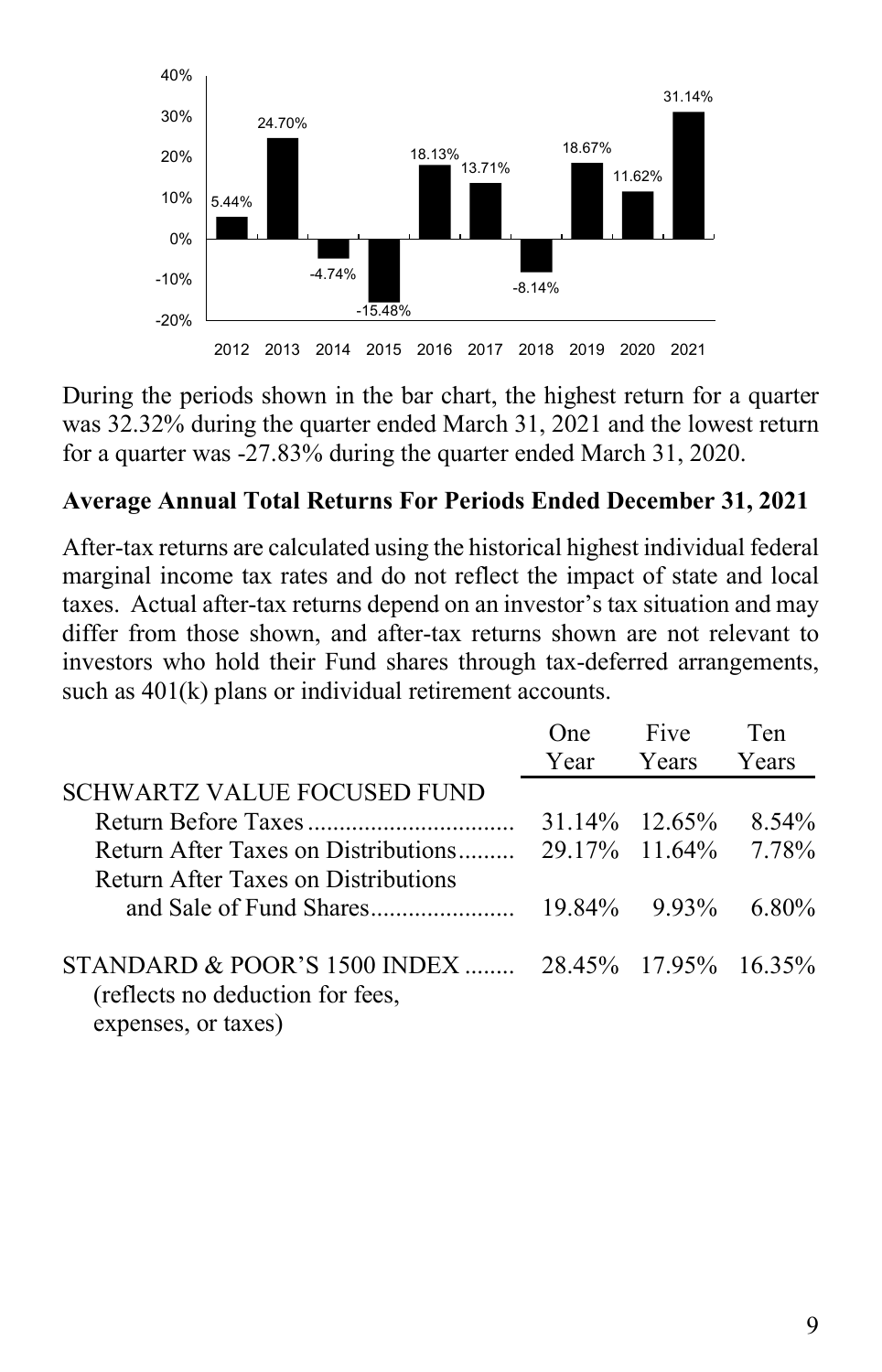### **Management of the Fund**

### **Investment Adviser**

Schwartz Investment Counsel, Inc.

### **Portfolio Managers**

Timothy S. Schwartz, CFA, is the lead portfolio manager and George P. Schwartz, CFA, is co-portfolio manager of the Fund.

- Timothy S. Schwartz, CFA, President and Chief Investment Officer of the Adviser, has acted as co-portfolio manager of the Fund since March 2008 and lead portfolio manager since January 2016.
- George P. Schwartz, CFA, Chairman and Chief Executive Officer of the Adviser, has acted as a portfolio manager since the Fund's inception in July 1993 and co-portfolio manager since January 2016.

## **Purchase and Sale of Fund Shares**

Minimum Initial Investment - \$2,500

Minimum Additional Investment - None, except that the minimum for participants in the Automatic Investment Plan is \$50.

**General Information.** You may purchase or redeem (sell) shares of the Fund on each day that the Fund is open for business. Transactions may be initiated by written request, by wire transfer or through your financial institution.

### **Tax Information**

The Fund's distributions are generally taxed as ordinary income or capital gains unless you are investing through a tax-deferred arrangement, such as a 401(k) plan or an individual retirement account, or you are a tax-exempt investor.

### **Payments to Broker-Dealers and Other Financial Intermediaries**

If you purchase the Fund through a broker-dealer or other financial intermediary (such as a bank), the Fund and its related companies may pay the intermediary for the sale of Fund shares and related services. These payments may create a conflict of interest by influencing the broker-dealer or other intermediary and your salesperson to recommend the Fund over another investment. Ask your salesperson or visit your financial intermediary's website for more information.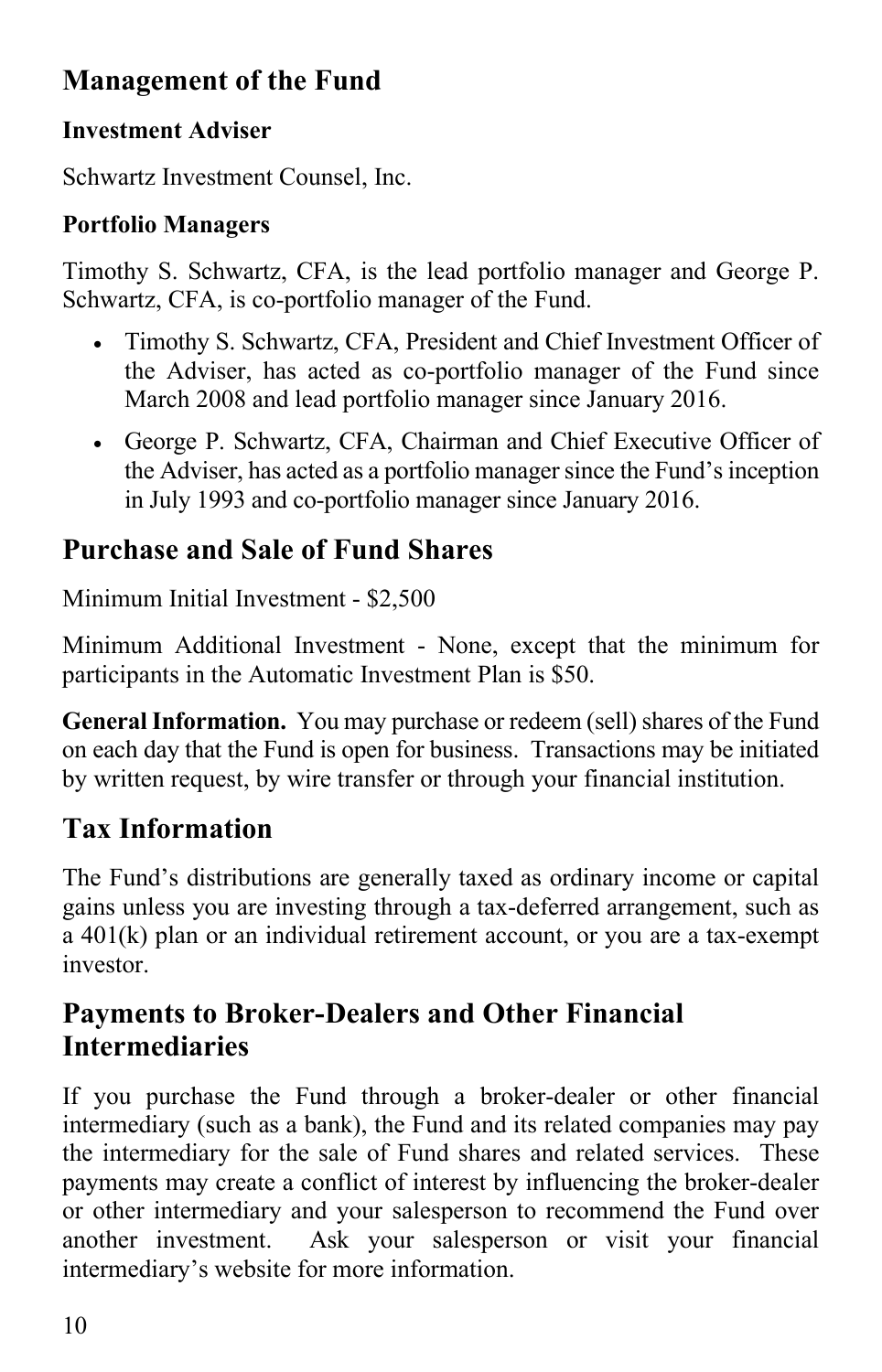## <span id="page-12-0"></span>**ADDITIONAL INVESTMENT INFORMATION**

**Investment Objective.** The investment objective of the Fund is to seek long-term capital appreciation. Dividend and interest income is only an incidental consideration to the Fund's investment objective. The Fund's investment objective is fundamental and as such may not be changed without the affirmative vote of the holders of a majority of the Fund's outstanding shares.

### **Principal Investment Strategies**

Under normal market conditions, the Fund invests at least 80% of its net assets, including the amount of any borrowings for investment purposes, in equity securities (which include common stocks, preferred stocks and securities convertible into common stocks). The Fund may invest in the securities of companies of any size, regardless of market capitalization. At times, depending on market and other conditions, the Fund may invest a substantial portion of its assets in a small number of issuers, industries or business sectors. The Fund may invest in special situation companies that have fallen out of favor with the market, but that the Adviser expects to appreciate over time due to company-specific developments, rather than general business conditions or movements in the markets as a whole.

### **Principal Risks**

**General Market Risks.** The return on and value of an investment in the Fund will fluctuate in response to stock market movements. Stocks and other equity securities are subject to market risks, such as rapid fluctuations in price or liquidity due to earnings and other developments affecting a particular company or industry, stock market trends and general economic conditions, investor perceptions, interest rates and other factors beyond the control of the Adviser. The value of an investment in the Fund may decline in tandem with a drop in the overall value of the markets in which the Fund invests and/or other markets based on negative developments in the U.S. and global economies. Economic, political and financial conditions, including conflicts or wars, or industry or economic trends and developments, may, from time to time, and for varying periods of time, cause volatility, illiquidity or other potentially adverse effects in the financial markets. Natural or environmental disasters, such as earthquakes, fires, floods, hurricanes and tsunamis, and widespread disease, including pandemics and epidemics, have been and can be highly disruptive to economies and markets. For example, the outbreak of COVID-19 has resulted in significant disruptions to economies and markets, adversely affecting individual companies, sectors, industries, interest rates and investor sentiment. The U.S. Federal Reserve and the U.S. government have taken numerous measures to address the economic impact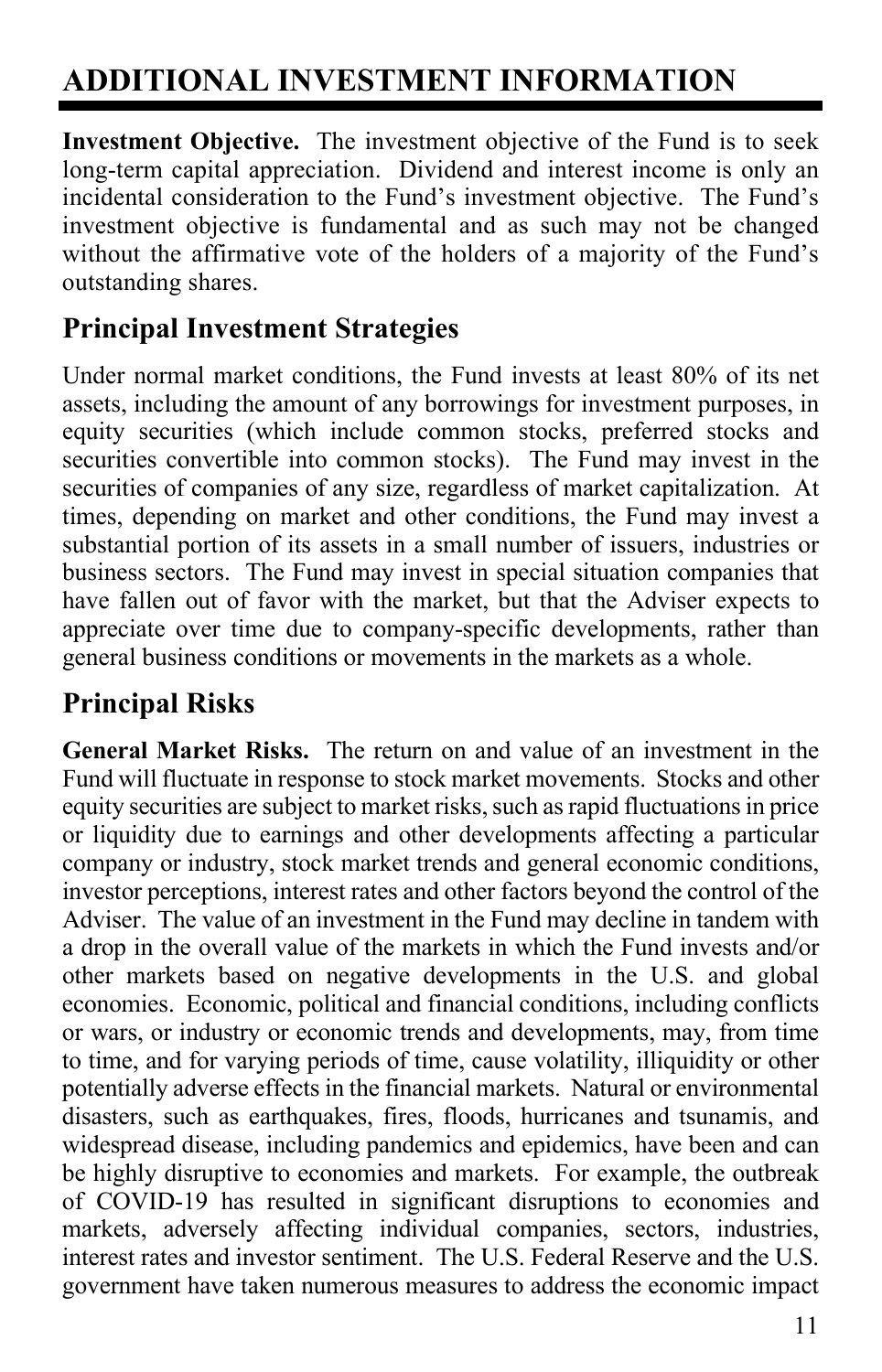of the COVID-19 pandemic and to stimulate the U.S. economy. The ultimate effects of these and other efforts that may be taken may not be known for some time. Economies and financial markets throughout the world have become interconnected, which increases the possibility that economic, financial or political events in one country could have a profound impact on global economies or markets. U.S. companies with significant non-U.S. operations can be impacted by political, economic and regulatory developments in foreign markets. Stocks tend to move in cycles and may experience periods of turbulence and instability.

**Foreign Exposure Risks.** Investments in foreign securities involve risks that may be different from those of U.S. securities, including the risk that foreign economies may be less stable than the U.S. economy. Foreign securities may not be subject to uniform audit, financial reporting or disclosure standards, practices or requirements comparable to those found in the United States. Foreign securities are also subject to the risk of adverse changes in investment or exchange control regulations, tariffs, expropriation or confiscatory taxation, delayed transaction settlement, limitations on the removal of money or other assets, political or social instability, and nationalization of companies or industries. Tensions or open conflict between nations, such as the recent Russian invasion of Ukraine, a rise in protectionist trade policies, slowing global economic growth, the risks associated with ongoing trade negotiations with China, the risks of Brexit, the possibility of changes to some international trade agreements, or political or economic dysfunction within some nations that are global economic powers or major producers of oil, could affect the economies of many nations, including the United States, in ways that cannot necessarily be foreseen.

Depositary receipts are subject to some of the same risks as direct investment in foreign companies and certain additional risks. In a sponsored depositary arrangement, the foreign issuer assumes the obligation to pay some or all of the depositary's transaction fees. Under an unsponsored depositary arrangement, the foreign issuer assumes no obligation and the depositary's transaction fees are paid directly by the depositary holders. Because unsponsored depositary arrangements are organized independently and without the cooperation of the issuer of the underlying securities, available information concerning the foreign issuer may not be as current as for sponsored depositaries and voting rights with respect to the deposited securities are not passed through to the holders.

**Non-Diversification Risks.** The Fund is classified as non-diversified and may therefore invest a greater percentage of its assets in the securities of a limited number of issuers than a fund that is diversified. At times, the Fund may overweight a position in a particular issuer or emphasize investment in a limited number of issuers, industries or sectors, which may cause its share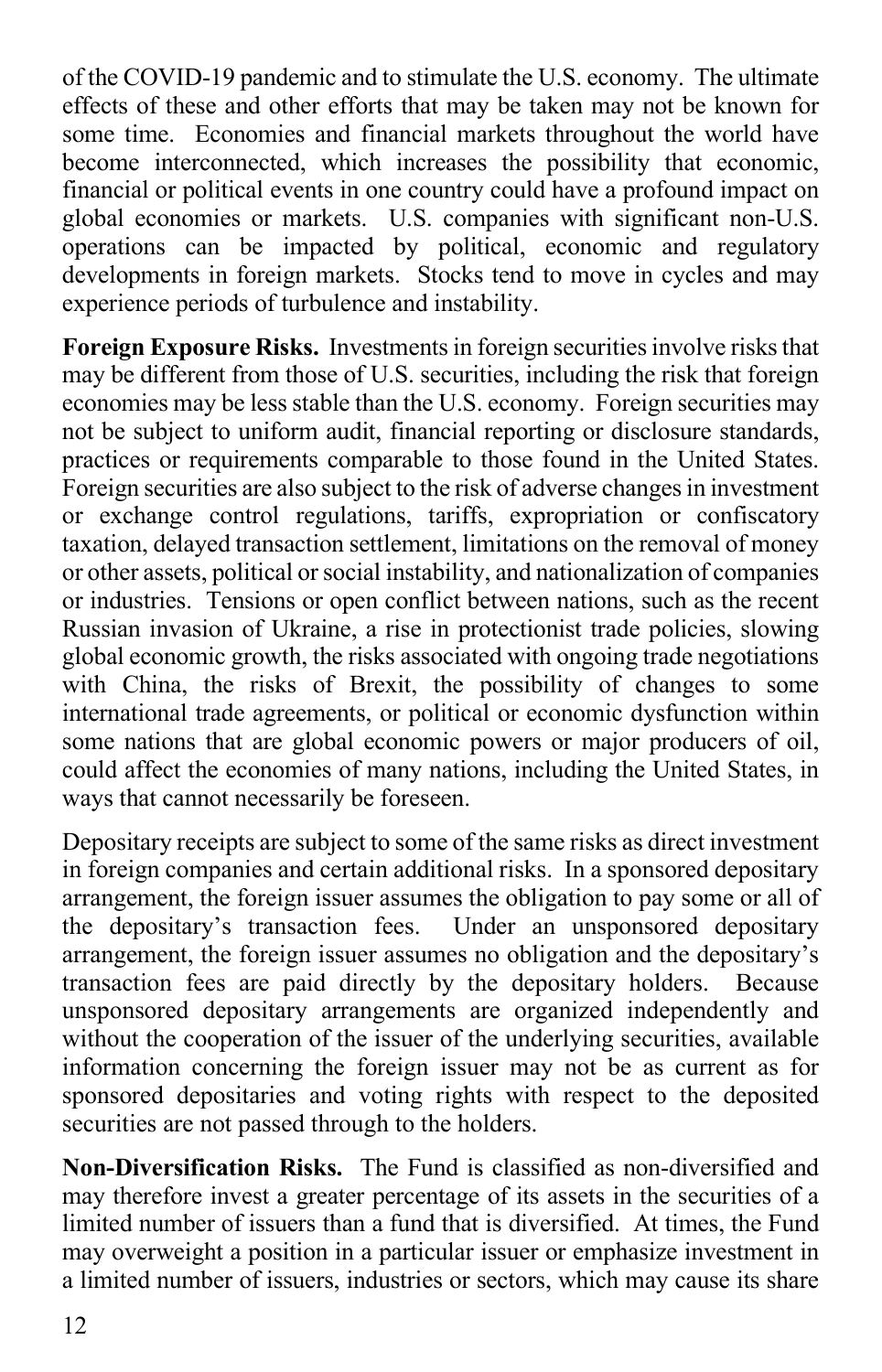price to be more susceptible to any economic, business, political or regulatory occurrence affecting an issuer than a fund that is more widely diversified. The issuers that the Fund may emphasize will vary from time to time.

**Sector Risks.** If the Fund holds significant investments in the securities of issuers in industries within a particular sector, any development affecting that sector will have a greater impact on the value of the net assets of the Fund than would be the case if the Fund did not have significant investments in that sector. For instance, economic or market factors, regulation or deregulation, and technological or other developments may negatively impact all companies in a particular sector. This may increase the risk of loss in the Fund and its share price volatility. As of December 31, 2021, the Fund had 29% of the value of its net assets invested in a stock within the real estate sector. Certain stocks that are associated with the real estate sector, including the stock held by the Fund, operate as property leasing companies for a particular industry, such as the natural gas and crude oil industry, and may be more dependent on the strength of their underlying industry than the strength of the real estate market generally. The oil and natural gas market has experienced periods of volatility and fluctuation that is often based on factors that may be out of the control of the issuers of such securities, including changes in supply and global demand, international political and economic developments and the success of exploration projects.

**Holdings Risks.** If the Fund emphasizes investments in a particular issuer or issuers or holds a smaller number of portfolio securities than other mutual funds, the Fund's portfolio will be more susceptible to the depreciation of any one security than a fund that invests in a larger number of stocks. As of December 31, 2021, the Fund had 29% of the value of its net assets invested in a single issuer.

**Security Selection and Investment Style Risks.** Like any mutual fund, the Fund's method of security selection may not be successful, and the Fund may underperform the stock market as a whole. If the Adviser's opinion about the intrinsic value of a company is incorrect or if the intrinsic value of a company is not recognized by the market, a stock may not achieve the price appreciation anticipated by the Adviser. The Fund's value style may go out of favor with investors.

**Market Capitalization Risks.** The Fund may emphasize investment in a particular market capitalization, which may cause its share price to be more susceptible to the financial, market or economic events affecting issuers within that market capitalization. Larger capitalization companies may be unable to respond quickly to new competitive challenges, such as changes in technology and consumer tastes, have fewer opportunities to expand the market for their products or services, and may not be able to attain the high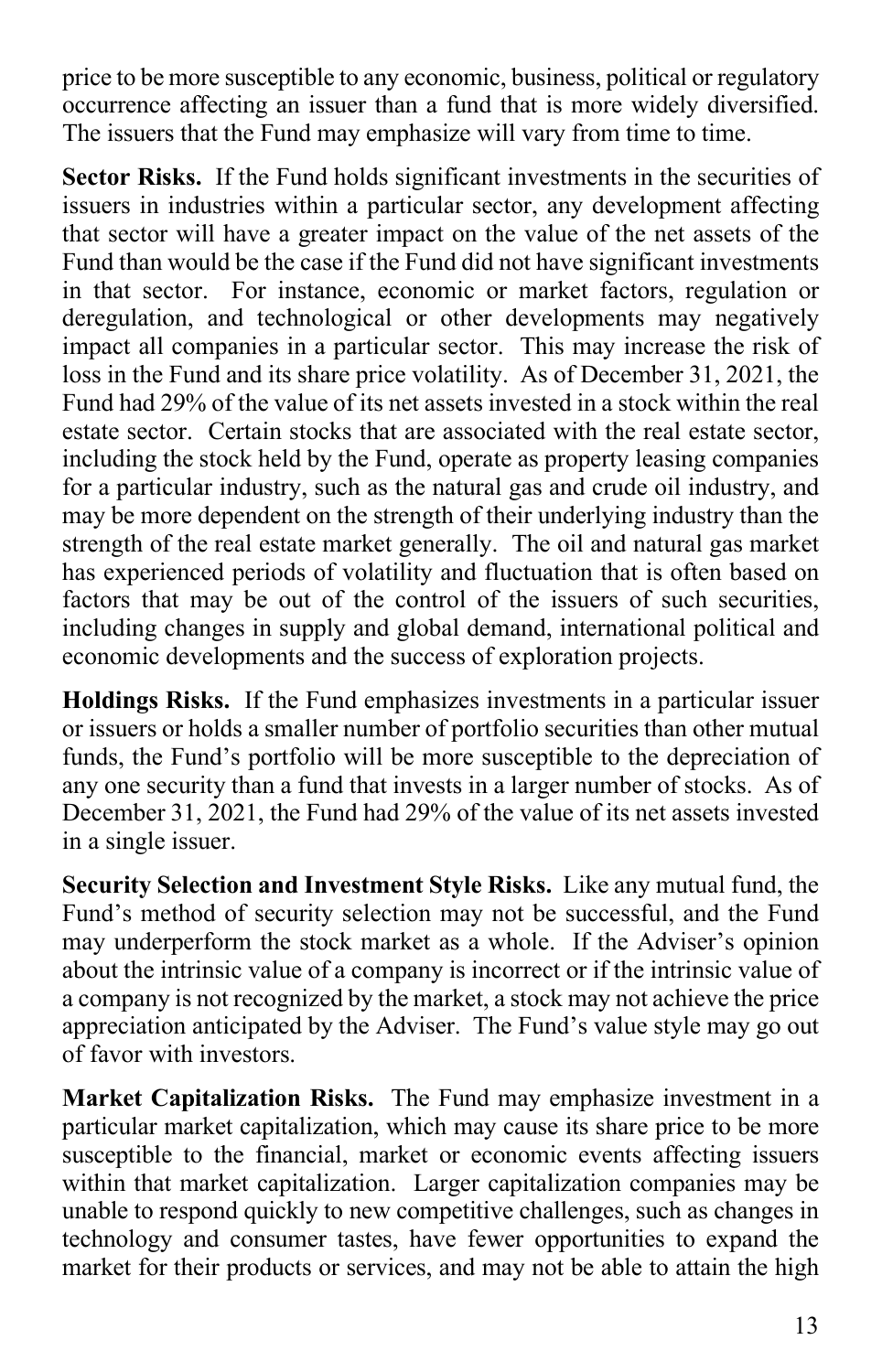growth rate of successful smaller companies. Small and mid-capitalization companies may lack the management experience, financial resources, product diversification and other competitive strengths usually present in larger companies. Micro-cap companies may have limited product lines, markets and access to financing, and may lack the management depth of larger companies. In many instances, the securities of micro, small and midcapitalization companies are traded only over-the-counter or on a regional securities exchange, and the frequency and volume of their trading is substantially less than is typical of larger companies.

**Debt Security Risks.** Any debt securities held by the Fund are subject to certain risks, such as credit risk, interest rate risk and liquidity risk. At times there may be an imbalance of supply and demand in the markets which could result in greater price volatility, less liquidity, wider trading spreads and a lack of price transparency. Credit risk is the risk that the issuer of the security cannot meet its financial obligations. Issuers of junk bonds may not be financially strong and may have a weakened capacity to pay interest or principal, when due, especially during periods of economic downturn or uncertainty. Interest rate risk is the risk that the Fund's share price will be affected by changes in interest rates. When interest rates rise, the value of the Fund's debt securities and share price generally will decline. Securities with longer maturities generally are more sensitive to interest rate changes than securities with shorter maturities. Potential changes in government policy affecting interest rates may cause debt securities to experience a heightened level of interest rate risk. Liquidity risk is the risk that a security cannot be sold at an advantageous time or price. Liquidity risk may be magnified in a rising interest rate environment, if there is a reduction in the inventories of traditional dealers, or in other circumstances. Lower rated securities may be subject to greater levels of liquidity risk.

**ETF Risks.** Investments in ETFs generally present the same primary risks as investments in conventional investment companies, including the risk that the general level of security prices owned by the ETF may decline, thereby affecting the value of the shares of the ETF. In addition, ETFs are subject to certain risks that do not apply to mutual funds, including the risk that the market price of an ETF's shares may trade at a discount to its net asset value, or that an active trading market for an ETF's shares may not be developed or maintained. ETFs are also subject to the risks of the underlying securities or sectors that the ETF is designed to track.

**Preferred Stock Risks.** Preferred stock is subject to the risks of equity securities as well as risks associated with fixed income securities, such as interest rate risk. Because a company will generally pay dividends on preferred stock only after the company makes required payments to creditors, the value of a company's preferred stock may react strongly to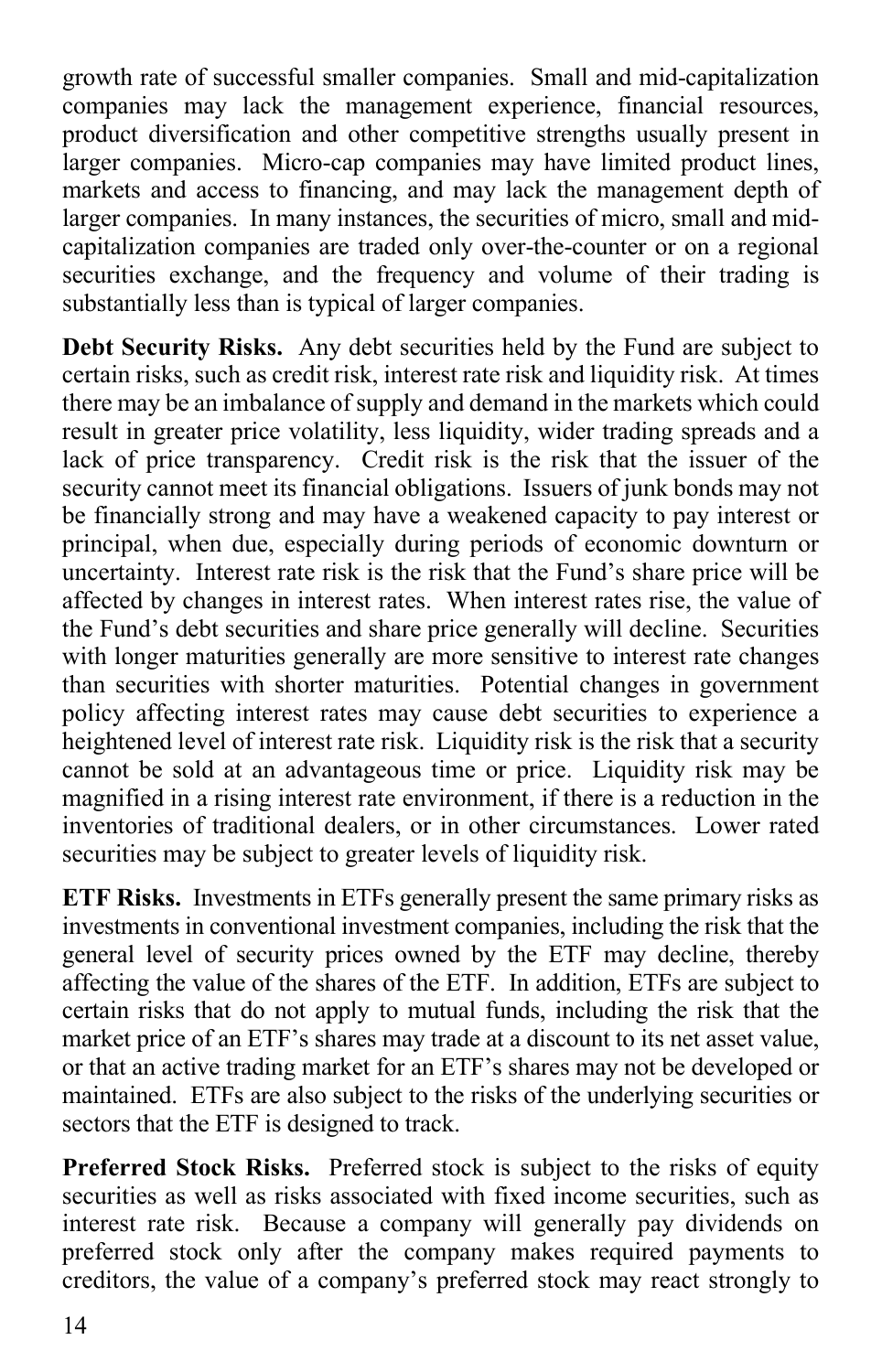actual or perceived changes in the company's financial condition or outlook. Preferred stock may be less liquid than common stock and generally has limited or no voting rights. In addition, preferred stock is subject to the risk that a company may defer or not pay dividends, may call or redeem its preferred stock, or convert it to common stock.

**Convertible Security Risks.** A convertible security is a bond or preferred stock that can be exchanged or converted into a specific number of shares of the issuer's common stock. When the price of the underlying stock falls, the price of a convertible security tends to decline. Because a company must generally pay interest on its nonconvertible secured debt before it can pay interest on its convertible securities, the credit rating of a company's convertible securities is generally lower than on its secured nonconvertible debt securities. A convertible security may be "callable," which means the issuer can redeem the security prior to its maturity.

**Special Situation Company Risks.** Investing in special situation companies carries an additional risk of loss if the expected development does not occur or produce the intended results. The availability of special situation companies that present attractive investment opportunities may be sporadic, or rare in certain instances, which may detract from the Fund's ability to pursue its investment objectives.

### **Non-Principal Investment Strategies**

**Temporary Defensive Strategies/Cash Positions.** For temporary defensive purposes, the Fund may from time to time invest a significant portion, and possibly all, of its assets in U.S. Government obligations or money market instruments. The Fund may also hold U.S. Government obligations or money market instruments for liquidity purposes, as funds awaiting investment, to accumulate cash for anticipated purchases and to provide for shareholder redemptions or operational expenses. "U.S. Government obligations" include securities that are issued or guaranteed by the U.S. Treasury, by various agencies of the U.S. Government, and by various instrumentalities that have been established or sponsored by the U.S. Government. The money market instruments that the Fund may own from time to time include U.S. Government obligations having a maturity of less than one year, shares of money market mutual funds, commercial paper rated A-1 by S&P Global Ratings or Prime-1 by Moody's Investors Service, Inc., repurchase agreements, bank debt instruments (certificates of deposit, time deposits and bankers' acceptances), and other short-term instruments issued by domestic branches of U.S. financial institutions that are insured by the Federal Deposit Insurance Corporation and have assets exceeding \$10 billion. To the extent the Fund invests in money market mutual funds, there will be some duplication of expenses because the Fund would bear its pro-rata portion of such money market funds' advisory and operational fees.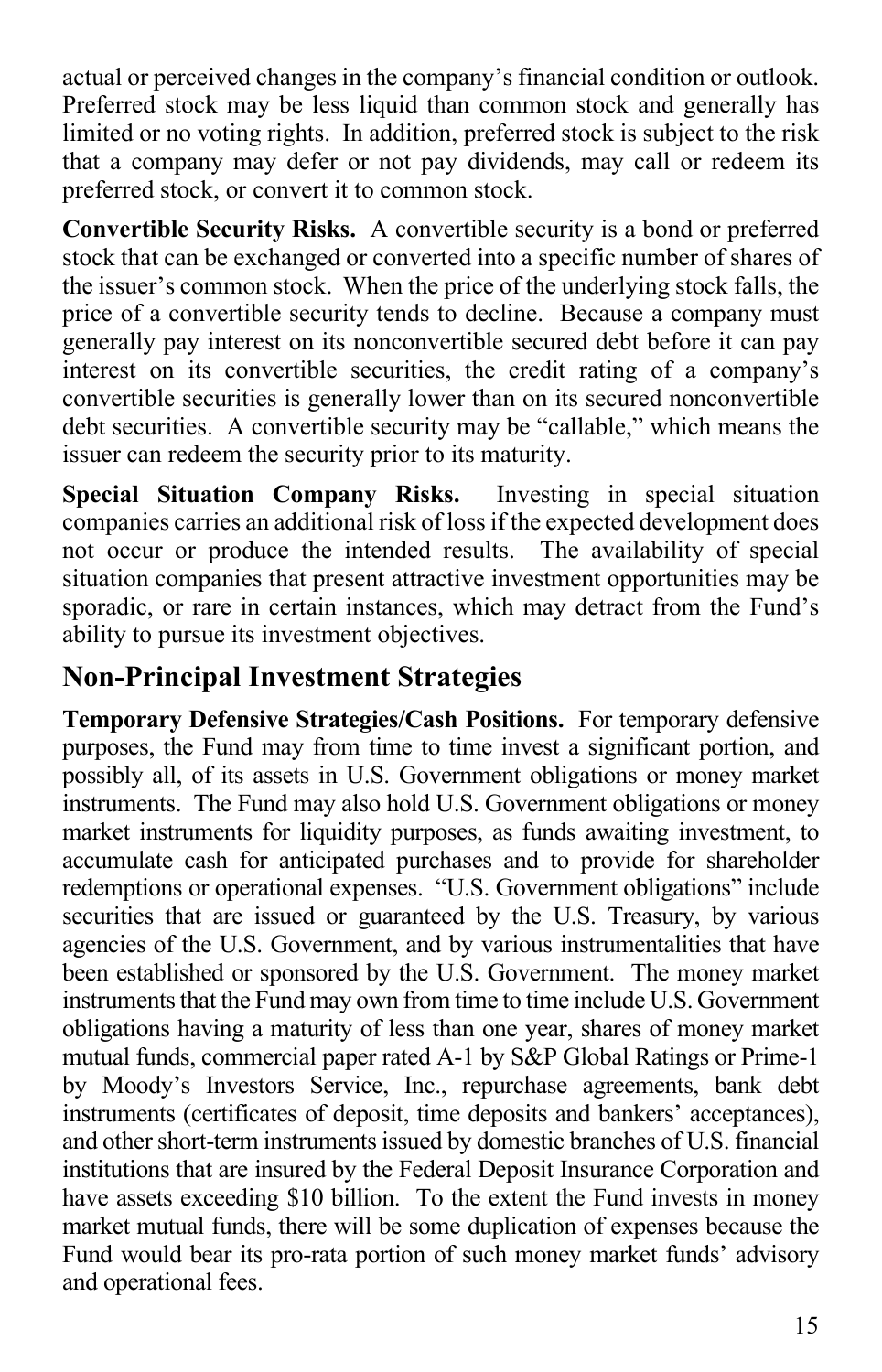**Illiquid Securities.** The Fund will not invest more than 15% of the value of its net assets in securities or other investments that are illiquid. Illiquid securities are investments that cannot reasonably be expected to be sold or disposed of in current market conditions, within seven calendar days, without significantly impacting the market value of the investment.

### **Non-Principal Risks**

**Temporary Defensive Strategies.** U.S. Government obligations may or may not be backed by the "full faith and credit" of the U.S. Government. There is a risk that the U.S. Government will not provide financial support to U.S. government agencies or instrumentalities that are not backed by the "full faith and credit" of the U.S. Government if it is not obligated to do so by law. A low interest rate environment may prevent U.S. Government obligations or money market instruments from keeping pace with inflation. When the Fund invests for temporary defensive purposes, these investments may conflict with or impair the Fund's ability to achieve its investment objective.

Liquidity Risk. Liquidity risk is the risk that a security cannot be sold at an advantageous time and/or price in the secondary market, which could prevent the Fund from selling an investment at the approximate price that it is valued or the time it desires to sell. Liquidity risk may be magnified during times of financial or political stress. The Federal Reserve has spent hundreds of billions of dollars to keep credit flowing through short-term money markets, which has raised concerns about the markets' dependence on the Federal Reserve's provision of liquidity.

**Inflation Risk.** The Fund is subject to inflation risk, which is the risk that the present value of assets or income from investments will be less in the future as inflation decreases the value of money. Unanticipated or persistent inflation may also have a material adverse impact on the financial condition or results of a company's operations which may cause the value of the Fund's holdings in such companies to decline. In addition, higher interest rates that often accompany or follow periods of higher inflation may cause investors to favor asset classes other than stocks which may lead to broader market declines not necessarily related to the performance of specific companies.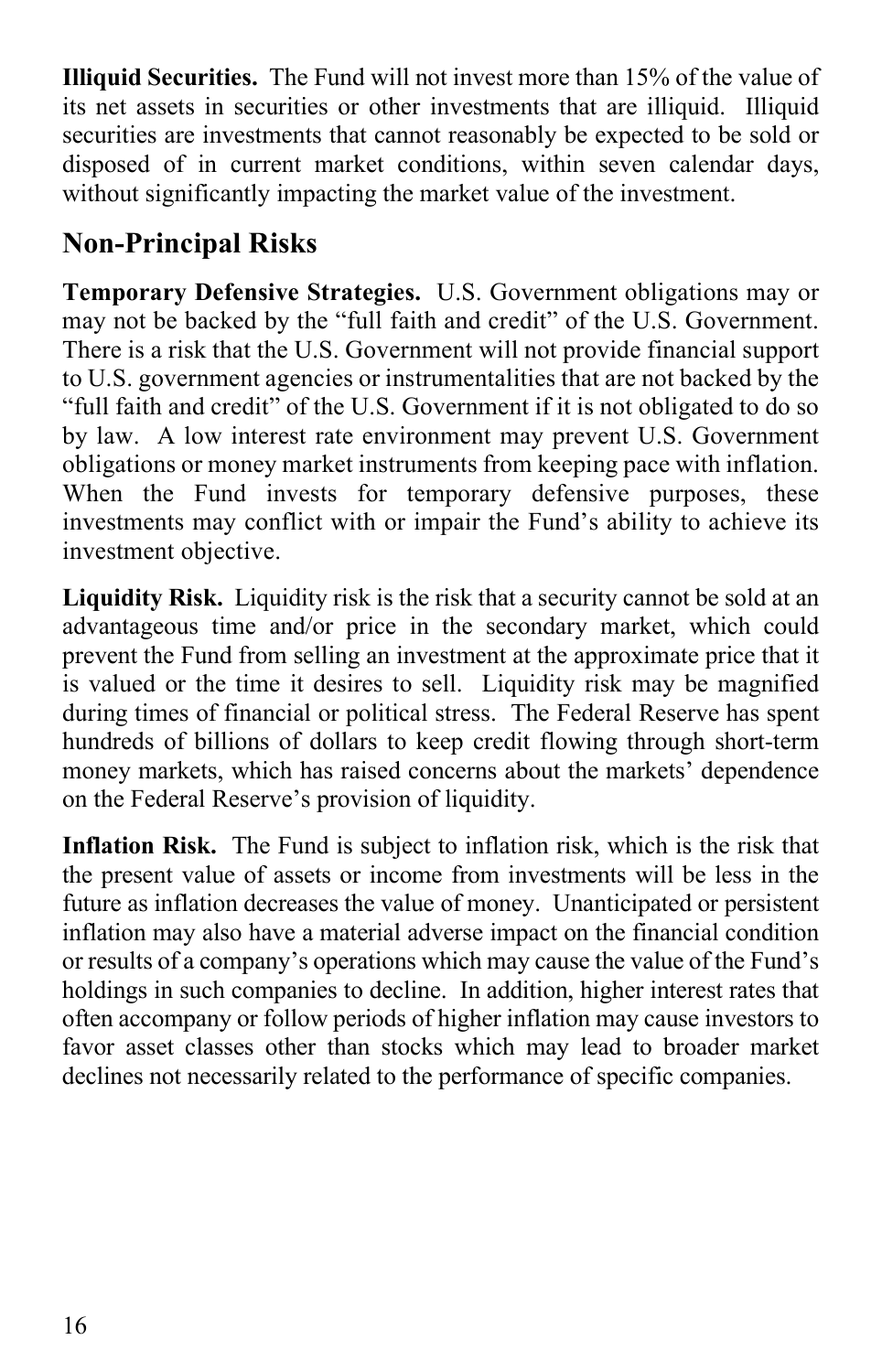## <span id="page-18-0"></span>**HOW TO PURCHASE SHARES**

Your initial investment in the Fund ordinarily must be at least \$2,500. The Fund may, in the Adviser's sole discretion, accept certain accounts with less than the stated minimum initial investment. The minimum investment requirement may also be waived for certain financial intermediaries and organizations (including omnibus accounts) that have lower minimum investment amounts. Shares of the Fund are sold on a continuous basis at the net asset value next determined after receipt of a purchase order in proper form by the Fund. Purchase orders received by the Fund's transfer agent, Ultimus Fund Solutions, LLC (the "Transfer Agent") by 4:00 p.m., Eastern time, are priced at that day's net asset value. Purchase orders received by the Transfer Agent after 4:00 p.m., Eastern time, are priced at the net asset value next determined on the following business day. An order is considered to be in proper form if it is complete, contains all necessary information to process the order and is delivered in a manner set forth in this prospectus.

**Opening a New Account.** You may open an account and make an initial investment in the Fund by sending a check and a completed account application to Ultimus Fund Solutions, LLC, P.O. Box 46707, Cincinnati, Ohio 45246-0707. Checks should be made payable to the "Schwartz Value Focused Fund."

All purchase checks must be written in U.S. dollars and drawn on a U.S. bank. The Fund does not accept cash, drafts, "starter" checks, travelers checks, credit card checks, post-dated checks, cashier's checks under \$10,000, or money orders. In addition, to protect the Fund from check fraud, the Fund does not accept checks made payable to third parties.

**Through Your Broker or Financial Institution.** Shares of the Fund may be purchased through brokerage firms or financial institutions or sub-agents of such brokerage firms or financial institutions that are authorized to accept purchase orders on behalf of the Fund. Your order will be considered to have been received by the Fund when the authorized brokerage firm, financial institution, or its authorized designee, accepts the purchase order. Your purchase will be made at the net asset value next determined after your order is received by such organization in proper form before 4:00 p.m., Eastern time, or such earlier time as may be required by such organization. These organizations may charge you transaction fees on purchases of Fund shares and may impose other charges or restrictions or account options that differ from those applicable to shareholders who purchase shares directly through the Transfer Agent. These organizations may be the shareholders of record of your shares. The Fund is not responsible for ensuring that these organizations carry out their obligations to their customers. Shareholders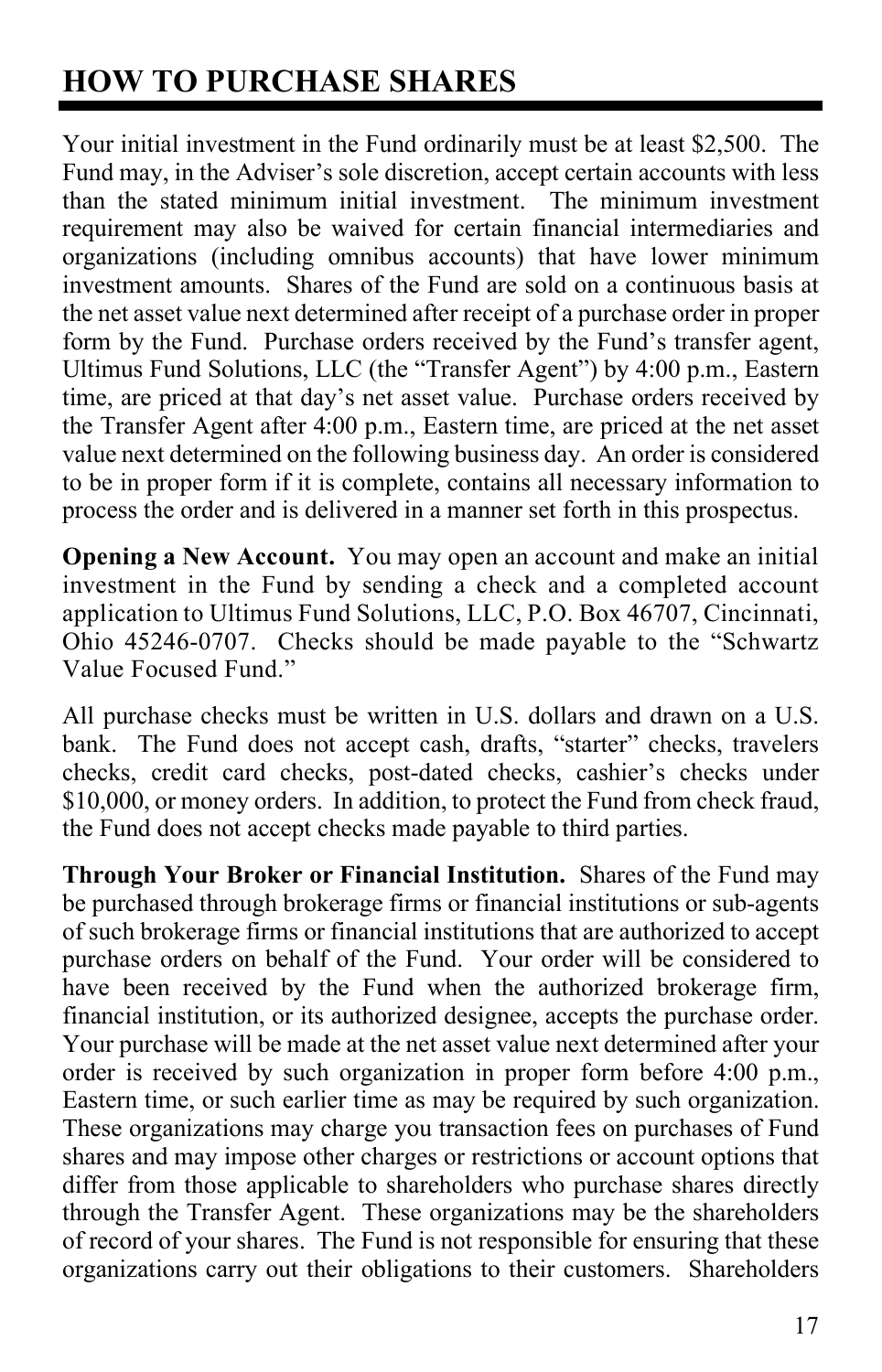investing in this manner should look to the organization through which they invest for specific instructions on how to purchase and redeem shares. The Adviser (from its own revenues) may pay such organizations for administrative, shareholder subaccounting and other services, including sales-related services, based on the number of accounts and/or the amount of customer assets maintained in the Fund by such organizations. The payment of such compensation by the Adviser will not affect the expense ratio of the Fund. Contact your brokerage firm or financial institution to determine whether it is authorized to accept orders on behalf of the Fund.

**By Wire.** Provided the Transfer Agent has received a completed account application, you may also purchase shares of the Fund by bank wire. Please telephone the Transfer Agent at 888-726-0753 for instructions. You should be prepared to give the name in which the account is to be established, the address, telephone number and taxpayer identification number for the account, and the name of the bank that will wire the money. Your investment will be made at the next determined net asset value after your wire is received together with the account information indicated above. If the Transfer Agent does not receive timely and complete account information, there may be a delay in the investment of your money and any accrual of dividends. To make your initial wire purchase, you must mail or fax (877-513-0756) a completed account application to the Transfer Agent. Your bank may impose a charge for sending your wire. There is presently no fee for receipt of wired funds, but the Transfer Agent reserves the right to charge shareholders for this service upon 30 days prior notice to shareholders.

**Adding to Your Account.** You may purchase and add shares to your account by mail, by bank wire transfer or through your brokerage firm or other financial institution. Checks should be sent to Ultimus Fund Solutions, LLC, P.O. Box 46707, Cincinnati, Ohio 45246-0707. Checks should be made payable to the "Schwartz Value Focused Fund." In order to purchase additional shares of the Fund by bank wire, please telephone the Transfer Agent at 888-726-0753 for instructions. Each additional purchase request must contain the name of your account and your account number to permit proper crediting to your account. While there is no minimum amount required for subsequent investments, the Fund reserves the right to impose this requirement. All purchases are made at the net asset value next determined after receipt of a purchase order by the Fund.

**Automatic Investment Plan ("AIP") and Direct Deposit Plan.** You may make automatic monthly investments in the Fund from your bank, savings and loan or other depository institution account on the date(s) specified in your Account Application. Under the AIP, investments in the Fund must be at least \$50. The Transfer Agent pays the costs of your transfers, but reserves the right, upon 30 days' written notice, to make reasonable charges for this service.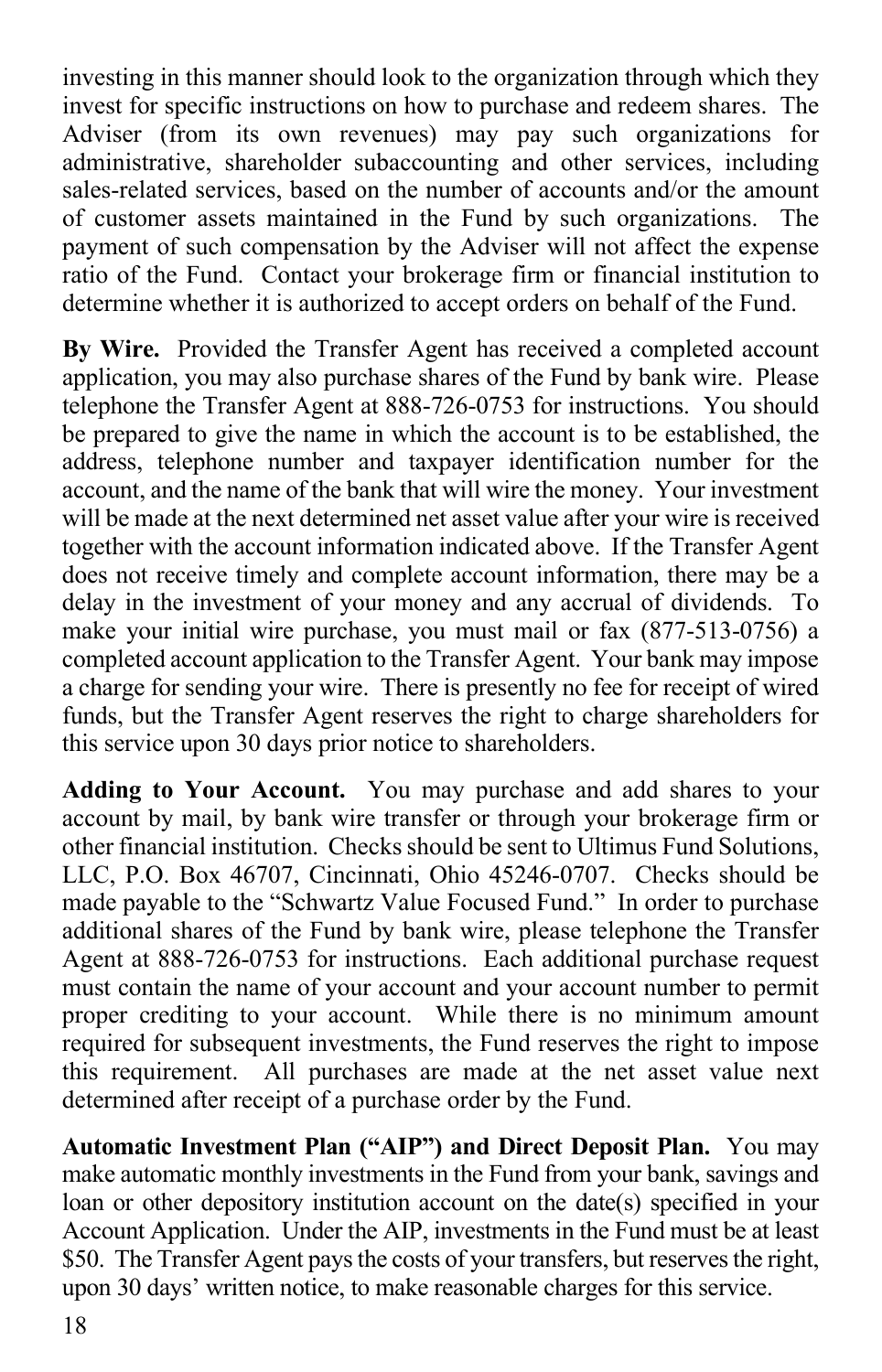Your employer may offer a direct deposit plan which will allow you to have all or a portion of your paycheck transferred automatically to purchase shares of the Fund. Please call 888-726-0753 for more information.

**Customer Identification and Verification.** To help the government fight the funding of terrorism and money laundering activities, federal law requires all financial institutions to obtain, verify and record information that identifies each person that opens a new account, and to determine whether such person's name appears on government lists of known or suspected terrorists and terrorist organizations. As a result, the Fund must obtain the following information for each person that opens a new account:

- Name;
- Date of birth (for individuals);
- Residential or business street address (although post office boxes are still permitted for mailing); and
- Social security number, taxpayer identification number, or other identifying number.

You may also be asked for a copy of your driver's license, passport, or other identifying document in order to verify your identity. In addition, it may be necessary to verify your identity by cross-referencing your identification information with a consumer report or other electronic database. Additional information may be required to open accounts for corporations and other entities. *Federal law prohibits the Fund and other financial institutions from opening a new account unless they receive the minimum identifying information listed above.* 

After an account is opened, the Fund may restrict your ability to purchase additional shares until your identity is verified. The Fund also may close your account or take other appropriate action if it is unable to verify your identity within a reasonable time. If your account is closed for this reason, your shares will be redeemed at the net asset value next calculated after the account is closed.

**Frequent Purchases and Redemptions of Fund Shares.** In general, the Fund is designed for long-term investment and not as a frequent or short-term trading ("market timing") vehicle. The Fund discourages and does not accommodate frequent purchases and redemptions of Fund shares. Accordingly, the Board of Trustees has adopted policies and procedures in an effort to detect and prevent market timing in the Fund. The Fund, through its service providers, will monitor shareholder trading activity in order to ensure it complies with the Fund's policies. The Fund will also prepare reports illustrating purchase and redemption activity to detect market timing activity. The Fund believes that market timing activity is not in the best interest of shareholders. Market timing can be disruptive to the portfolio management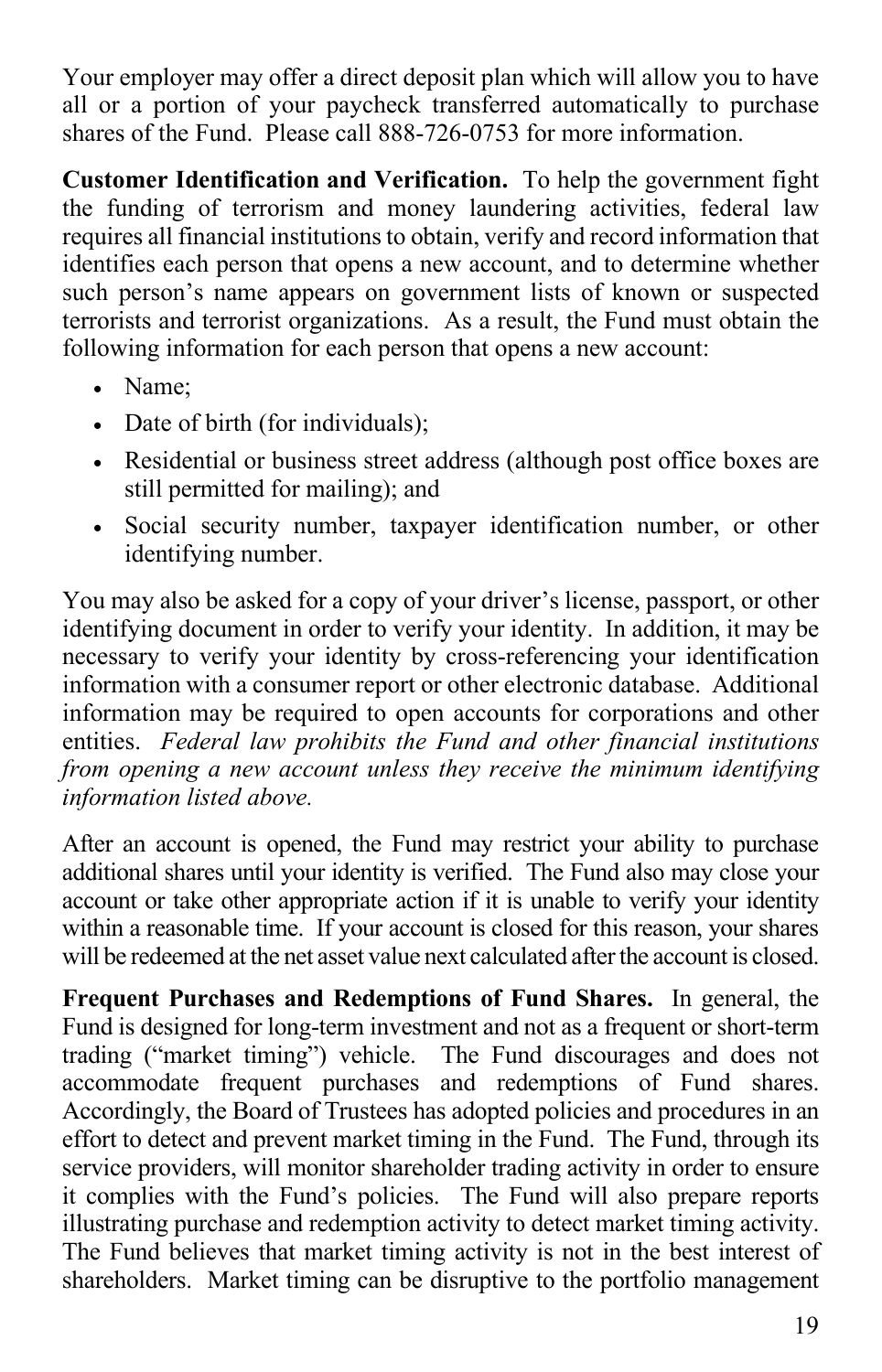process and may adversely impact the ability of the Adviser to implement the Fund's investment strategies. In addition to being disruptive, the risks to the Fund presented by market timing are higher expenses through increased trading and transaction costs; forced and unplanned portfolio turnover; large asset swings that decrease the Fund's ability to provide maximum investment return to all shareholders; and potentially diluting the value of Fund shares. These risks can have an adverse effect on the Fund's performance. The Fund reserves the right at any time to reject any purchase request that it believes to be market timing; modify any terms or conditions of purchase of shares of the Fund; or withdraw all or any part of the offering made by this Prospectus. If a purchase order is rejected, shareholders will be responsible for any resulting losses or fees imposed by their financial institution. Financial intermediaries may establish omnibus accounts in the Fund for their clients. The Fund relies on intermediaries to help enforce its market timing policies. Although the Fund has taken steps to discourage frequent purchases and redemptions of its shares, the Fund cannot guarantee that such trading will not occur. Each of the restrictions on frequent purchases and redemptions of Fund shares described above applies uniformly in all cases.

**Additional Information.** The Fund will mail you confirmations of all purchases or redemptions of Fund shares. Certificates representing shares are not issued. The Fund and its distributor reserve the right to limit the amount of investments and to refuse to sell to any person.

The Fund's account application contains provisions in favor of the Fund, the Adviser, the Transfer Agent, the Fund's distributor and certain of their affiliates, excluding such entities from liability in connection with the performance of any acts instructed by the shareholder; provided, however, that such entities will be excluded from liability only if such entities have acted within applicable standards of reasonable care. If reasonable procedures are not followed by such entities, they will not be excluded from liability.

By sending your check to the Fund or the Transfer Agent, please be aware that you are authorizing the Transfer Agent to make a one-time electronic debit from your account at the financial institution indicated on your check. Your bank account will be debited as early as the same day the Transfer Agent receives your payment in the amount of your check; no additional amount will be added to the total. The transaction will appear on your bank statement. Your original check will be destroyed once processed, and you will not receive your cancelled check back. If the Transfer Agent cannot post the transaction electronically, you authorize the Transfer Agent to present an image copy of your check for payment.

If an order to purchase shares is cancelled because your check does not clear, you will be charged a fee of \$25 and you will be responsible for any other resulting losses or fees incurred by the Fund or the Transfer Agent in the transaction.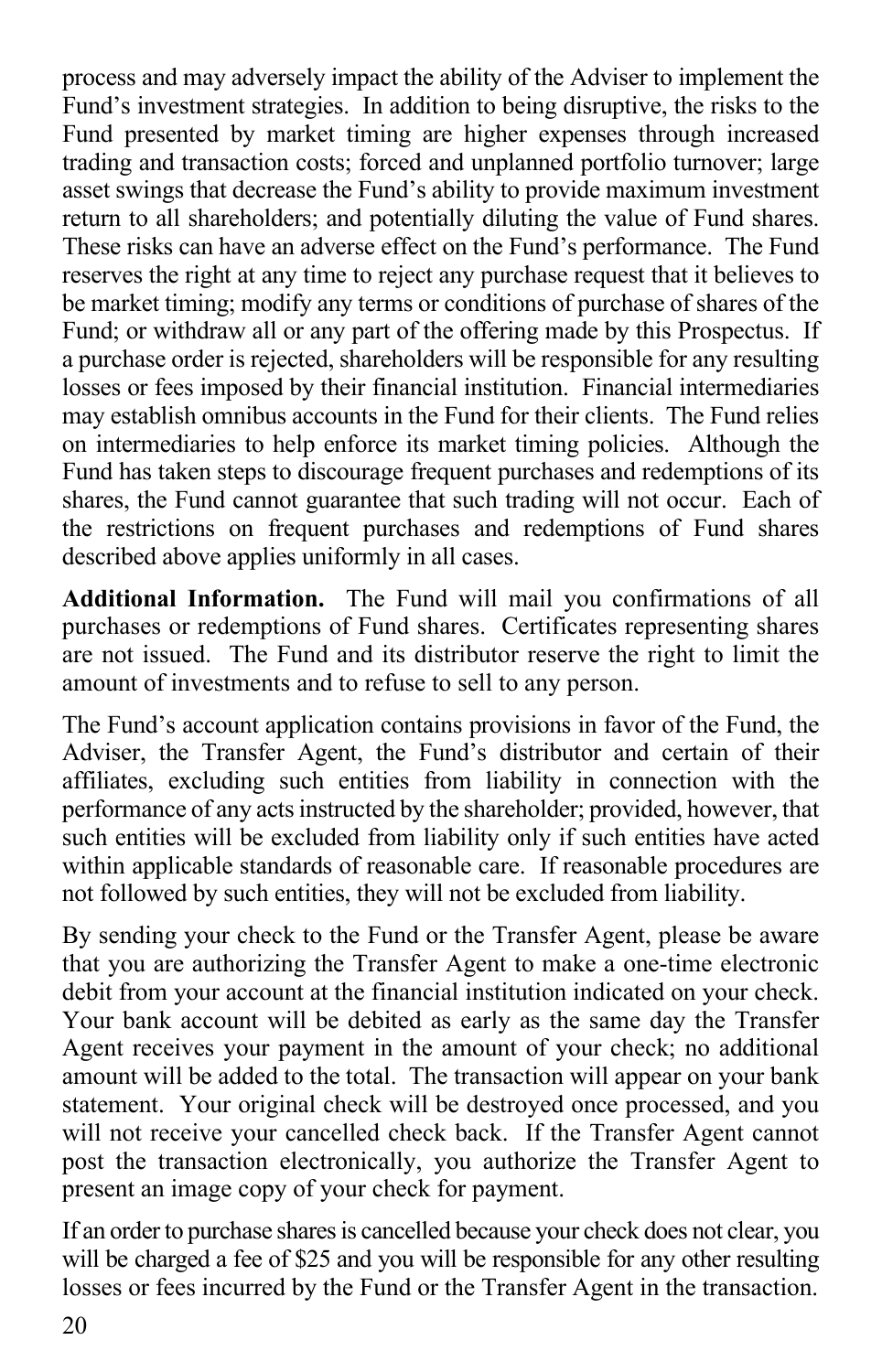## <span id="page-22-0"></span>**HOW TO REDEEM SHARES**

You may redeem shares of the Fund on each day that the Fund is open for business by sending a written request to the Transfer Agent. The request must state the number of shares or the dollar amount to be redeemed and your account number. The request must be signed exactly as your name appears on the Fund's account records. Redemption requests must be received prior to the close of regular trading on the New York Stock Exchange (generally 4:00 p.m., Eastern time) in order to receive the net asset value calculated on that day. Redemption proceeds by check will normally be sent on or before the fifth business day following the redemption request and redemption proceeds by wire will normally be sent on the business day following the redemption request, if the request is in proper form.

**Signature Guarantees.** If the shares to be redeemed have a value of more than \$50,000, your signature must be guaranteed. If the name(s) or the address on your account has been changed within the previous 15 days of your redemption request, the request must be made in writing with your signature guaranteed, regardless of the value of the shares being redeemed. A signature guarantee is also required if your bank account information has changed within 30 days of your redemption request. The Transfer Agent will accept signatures guaranteed by a domestic bank or trust company, broker, dealer, clearing agency, savings association or other financial institution that participates in the STAMP Medallion Program sponsored by the Securities Transfer Association. Signature guarantees from financial institutions that do not participate in the STAMP Medallion Program will not be accepted. A notary public cannot provide a signature guarantee. The Transfer Agent has adopted standards for accepting signature guarantees from the above institutions. The Fund and the Transfer Agent reserve the right to amend these standards at any time without notice.

**By Wire.** Redemption requests may direct that the proceeds be wired directly to your existing account in any commercial banking institution or brokerage firm in the United States as designated on your application. There is currently no charge for processing wire redemptions. However, the Transfer Agent reserves the right, upon 30 days' written notice, to make reasonable charges for wire redemptions. All charges will be deducted from your account by redemption of shares in your account. Your bank or brokerage firm may also impose a charge for processing the wire. In the event that wire transfer of funds is impossible or impractical, the redemption proceeds will be sent by mail to the designated account.

**Receiving Payment.** Whether you request payment by check, wire or ACH, your redemption proceeds will be sent to you within 3 business days after receipt of your redemption request in the form described above. However,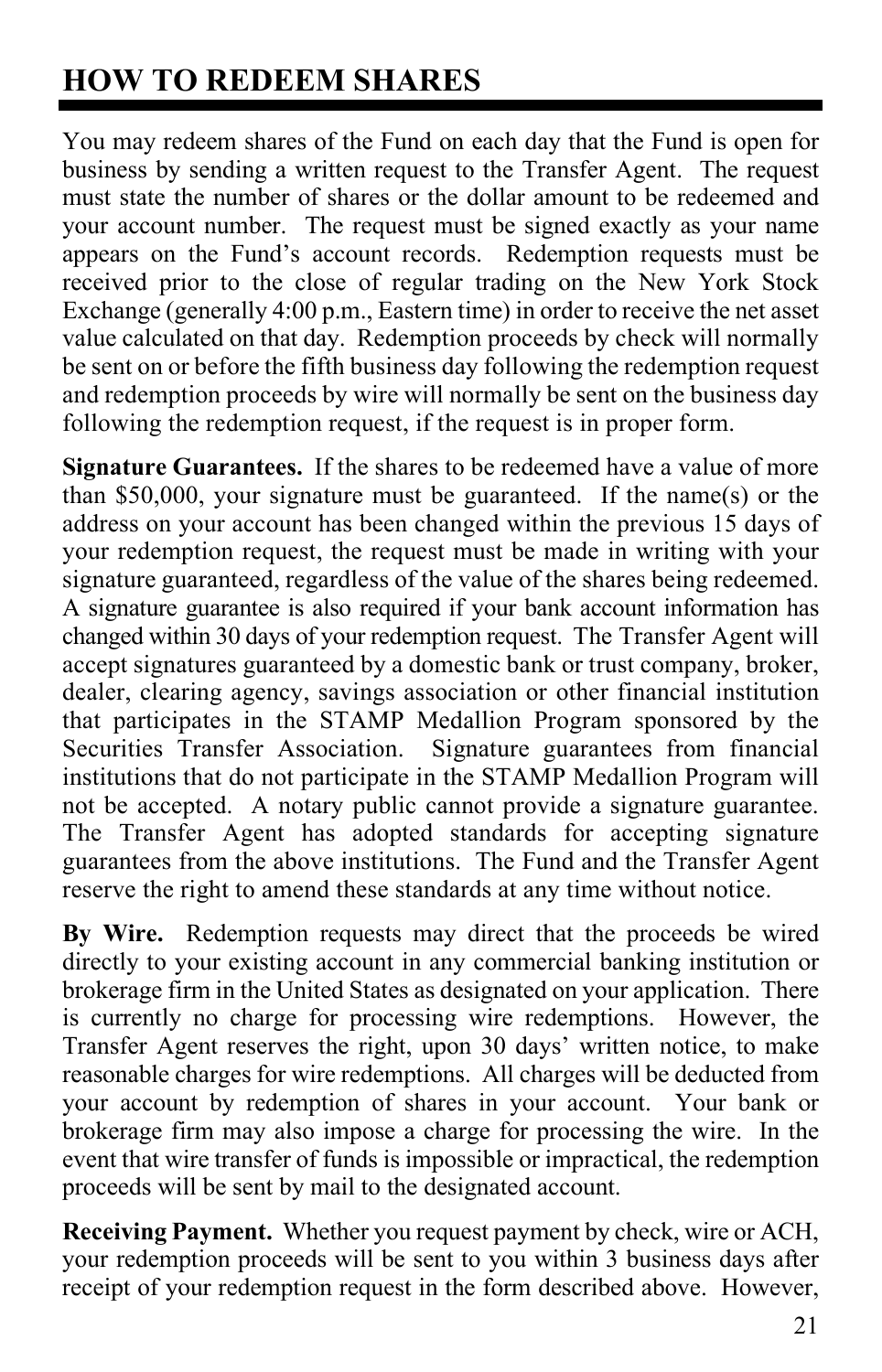payment in redemption of shares purchased by check will be effected only after the check has been collected, which may take up to fifteen days from the purchase date. The payment for your redemption will be based on the next calculated share price on the date of your redemption request, even if the payment is delayed due to a recent purchase. To eliminate this delay, you may purchase shares of the Fund by certified check or wire transfer.

The Fund typically expects to meet redemption requests from the sale of its cash holdings (money market instruments) or from the sale of other portfolio assets. These methods will typically be used during both regular and stressed market conditions.

**Through Your Broker or Financial Institution.** You may also redeem your shares through a brokerage firm or financial institution that has been authorized to accept orders on behalf of the Fund. Your request will be considered to have been received by the Fund when the authorized brokerage firm, financial institution, or its authorized designee, accepts the redemption order. Your redemption will be made at the net asset value next determined after your order is received by such organization in proper form before 4:00 p.m., Eastern time, or such earlier time as may be required by such organization. These organizations may be authorized to designate other intermediaries to act in this capacity. Such an organization may charge you transaction fees on redemptions of Fund shares and may impose other charges or restrictions or account options that differ from those applicable to shareholders who redeem shares directly through the Transfer Agent. Contact your brokerage firm or financial institution to determine whether it is authorized to accept orders on behalf of the Fund.

**Systematic Withdrawal Plan.** If the shares in your account have a value of at least \$5,000, you (or another person you have designated) may receive monthly, quarterly or semi-annual payments in a specified amount of not less than \$50 each by authorizing the Fund to redeem the necessary number of shares periodically. There is currently no charge for this service, but the Transfer Agent reserves the right, upon 30 days' written notice, to make reasonable charges or to terminate the plan upon 60 days' written notice. Telephone the Transfer Agent toll-free at 888-726-0753 for additional information.

**IRA Redemptions.** You may redeem shares from your IRA account by mail or by telephone. If you do not want federal income taxes withheld from your redemption, you must specify this in your redemption request. Otherwise, your redemption will be subject to federal withholding taxes.

**Additional Information.** At the discretion of the Fund or the Transfer Agent, corporate investors and other associations may be required to furnish an appropriate certification authorizing redemptions to ensure proper authorization.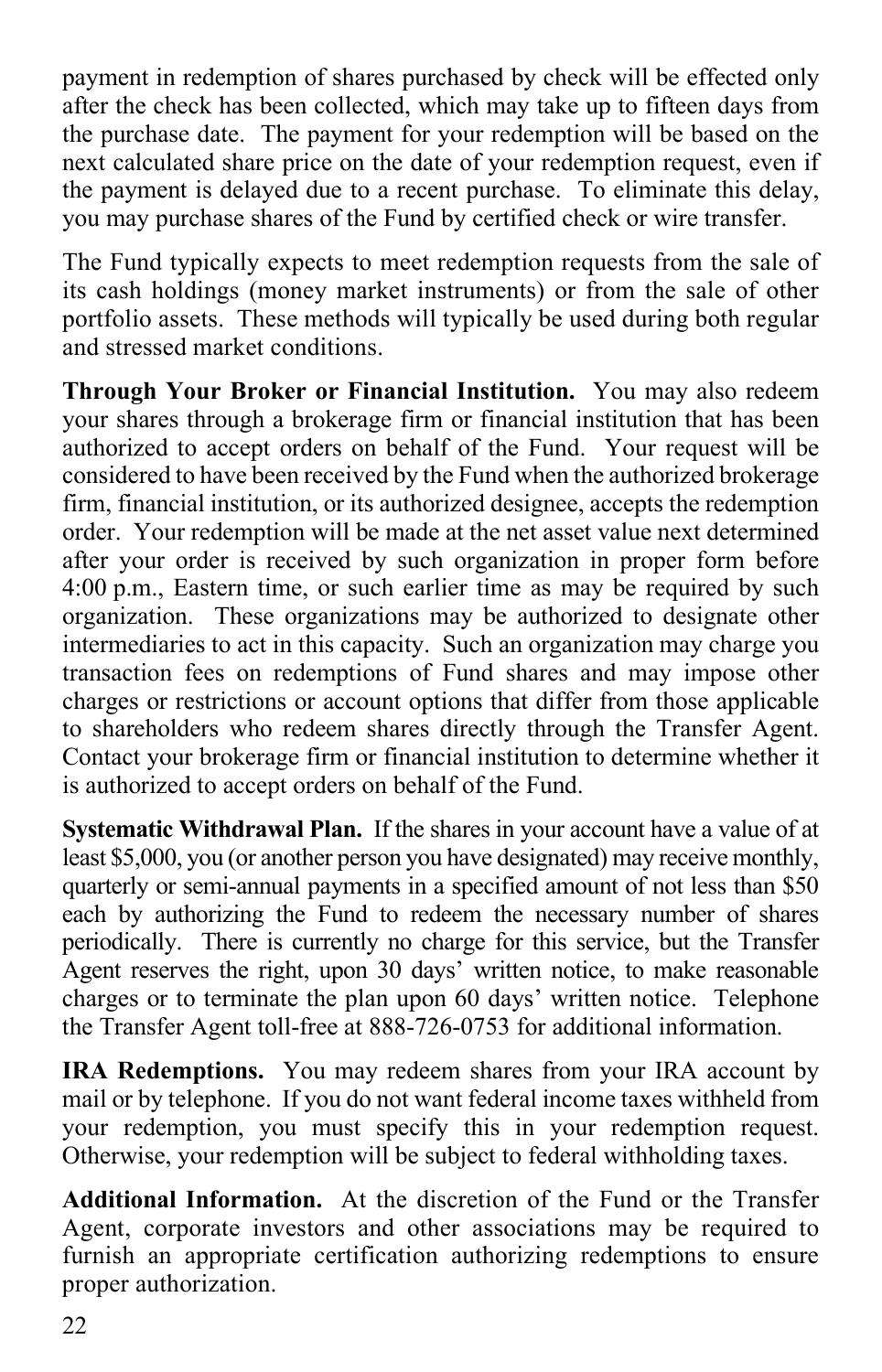The Fund reserves the right to require you to close your account if at any time the value of your shares is less than \$2,500 (based on actual amounts invested, unaffected by market fluctuations), or such other minimum amount as the Fund may determine from time to time. After notification to you of the Fund's intention to close your account, you will be given 60 days to increase the value of your account to the minimum amount.

The Fund reserves the right to suspend the right of redemption or to postpone the date of payment for more than five business days under unusual circumstances as determined by the Securities and Exchange Commission.

The Fund, when it is deemed to be in the best interests of the Fund's shareholders, may make payment for shares redeemed in whole or in part in securities of the Fund taken at current value. Should payment be made in securities, the redeeming shareholder will generally incur brokerage costs in converting such securities to cash and will bear market risk until the securities received are converted into cash. Portfolio securities that are issued in an in-kind redemption will be readily marketable.

## <span id="page-24-0"></span>**DIVIDENDS AND DISTRIBUTIONS**

The Fund expects to distribute substantially all of its net investment income and net realized capital gains, if any, on an annual basis. Distributions are paid according to one of the following options:

| Share Option — income distributions and capital gains distributions<br>reinvested in additional shares                        |
|-------------------------------------------------------------------------------------------------------------------------------|
| Income Option $\frac{1}{2}$ income distributions paid in cash; capital gains<br>distributions reinvested in additional shares |
| Cash Option — income distributions and capital gains distributions paid<br>in cash                                            |

You should indicate your choice of option on your application. If no option is specified on your application, distributions will automatically be reinvested in additional shares. All distributions will be based on the net asset value in effect on the payable date.

If you select the Income Option or the Cash Option and the U.S. Postal Service cannot deliver your checks or if your checks remain uncashed for six months, your dividends may be reinvested in your account at the then-current net asset value and your account will be converted to the Share Option. No interest will accrue on amounts represented by uncashed distribution checks.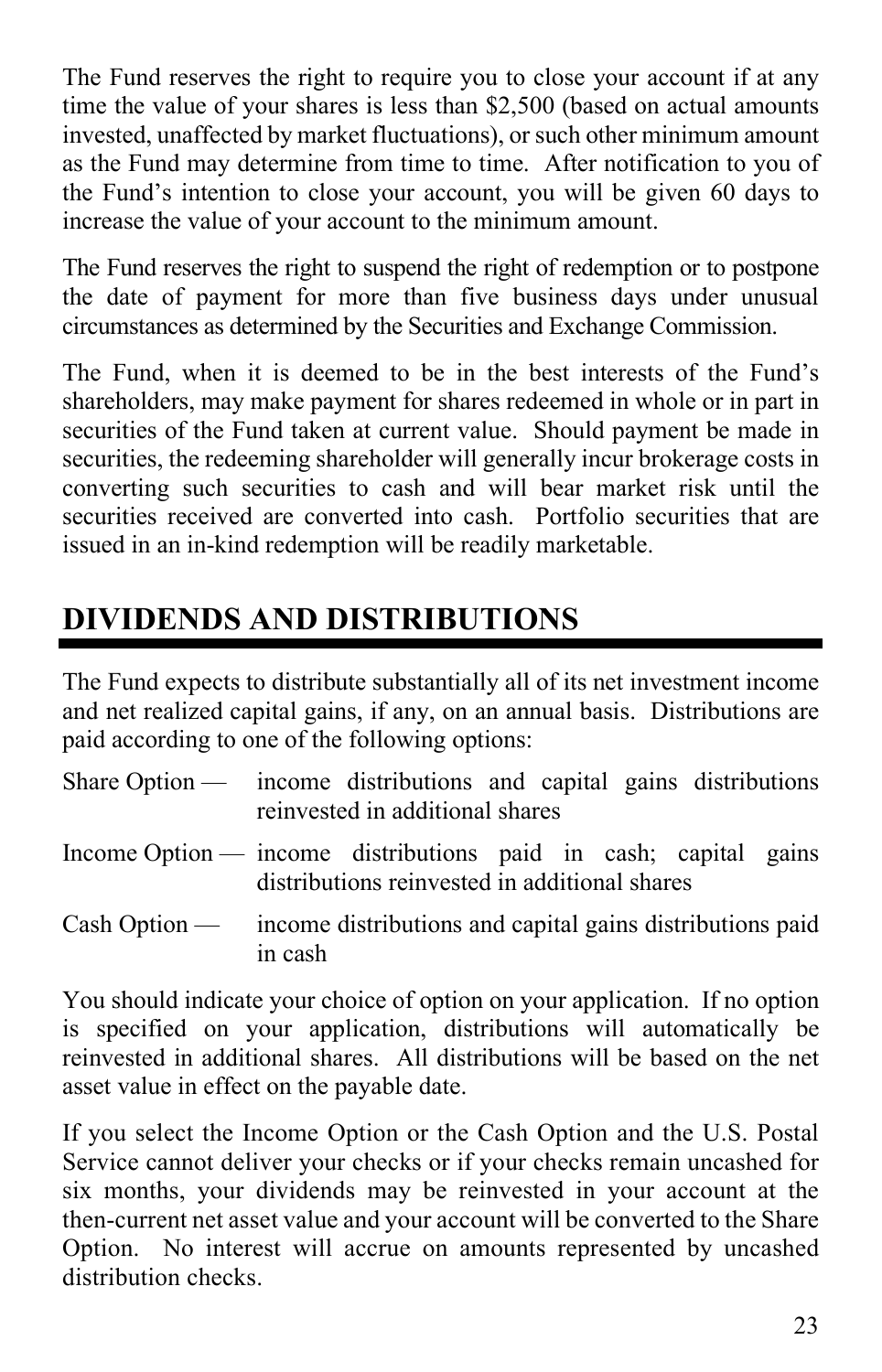## <span id="page-25-0"></span>**TAXES**

The Fund has qualified in all prior years and intends to continue to qualify for the special tax treatment afforded a "regulated investment company" under Subchapter M of the Internal Revenue Code of 1986, as amended by annually distributing substantially all of its net investment income and any net realized capital gains to its shareholders and by satisfying certain other requirements related to the sources of its income and the diversification of its assets. By so qualifying, the Fund will not be subject to federal income tax on that part of its net investment income and net realized capital gains that it distributes to shareholders. Dividends and distributions paid to shareholders are generally subject to federal income tax and may be subject to state and local income tax. The Fund expects most of its distributions to be in the form of capital gains; however, the nature of the Fund's distributions could vary in any given year.

If your shares are held in a taxable account, you will generally have a taxable capital gain or loss if you sell your Fund shares. The amount of the gain or loss and the rate of tax will depend primarily upon how much you paid for the shares (your "cost basis"), how much you sold them for, and how long you held them. Your total cost basis is generally the original amount paid for Fund shares, plus the value of reinvested dividends and capital gains distributions. The Emergency Economic Stabilization Act of 2008 requires mutual funds to report cost basis information to the IRS for any sale of mutual fund shares acquired after January 1, 2012. Unless you specify an alternate cost basis method, the Fund will default to the average cost method when calculating cost basis.

Distributions of net investment income and net realized short-term capital gains, if any, are generally taxed as ordinary income, although certain income dividends may be taxed to non-corporate shareholders at long-term capital gains rates. Dividends from net investment income may be eligible, in whole or in part, for the dividends received deduction available to corporations. Distributions of net capital gains (the excess of net longterm capital gains over net short-term capital losses) are taxable as capital gains, without regard to the length of time you have held your Fund shares. Capital gains distributions may be taxable at different rates depending on the length of time the Fund holds its assets and depending upon a shareholder's annual taxable income. Redemptions of shares are taxable events on which you may realize a gain or loss.

If you buy shares of the Fund shortly before the record date of a distribution, you will pay taxes on money earned by the Fund before you were a shareholder. You will pay the full pre-distribution price for the shares, then receive a portion of your investment back as a distribution, which is taxable.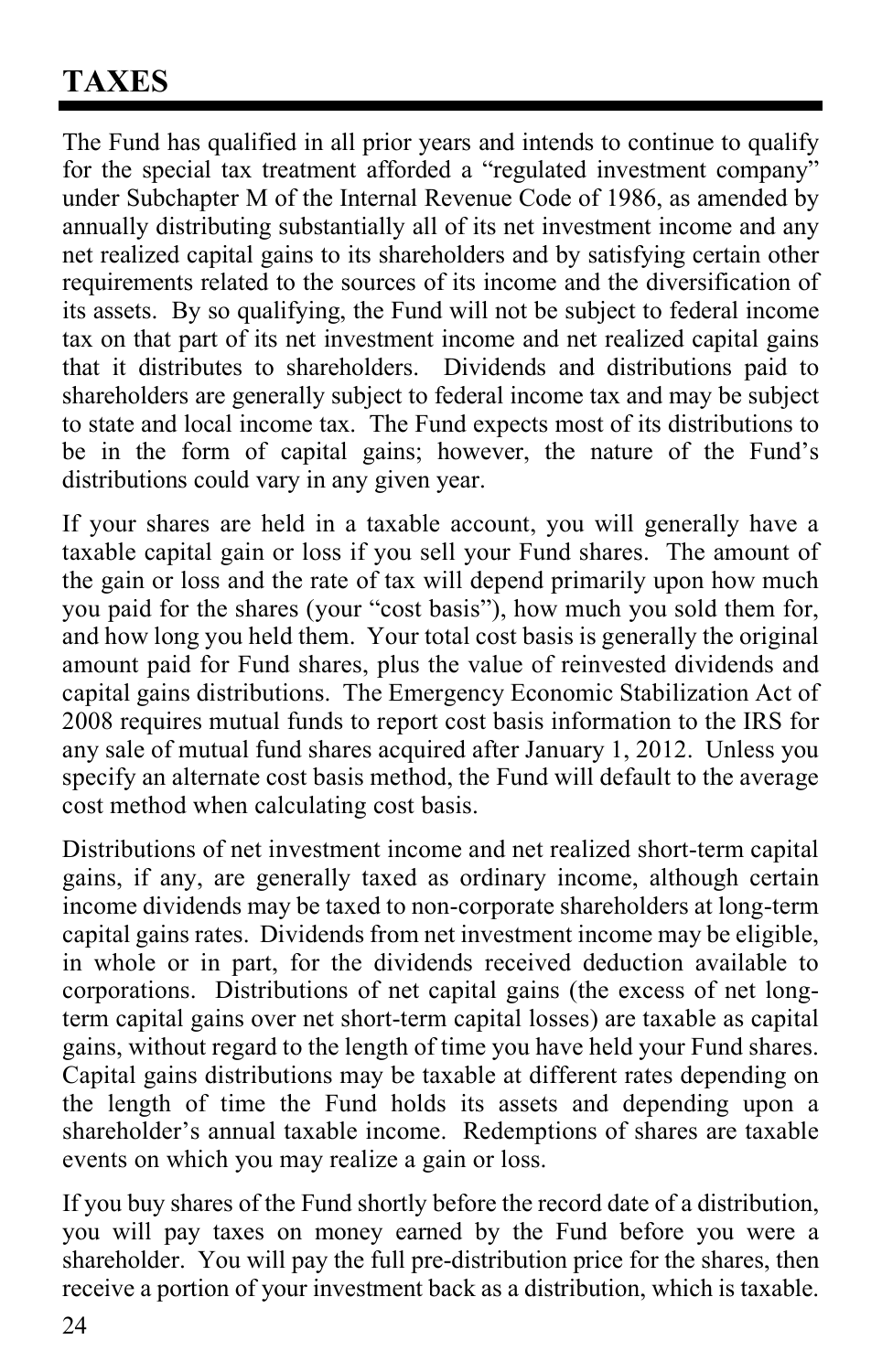Individuals, trusts, and estates whose income exceeds certain threshold amounts are subject to a 3.8% Medicare contribution tax on "net investment income." Net investment income includes dividends paid by the Fund and capital gains from any sale of Fund shares.

The Fund will mail you a statement annually indicating the amount and federal income tax status of all distributions made during the year. In addition to federal taxes, you may be subject to state and local taxes on distributions.

You should consult your tax advisor about the tax consequences of distributions, redemptions, and the use of the Automatic Withdrawal Plan. The tax consequences described in this section apply whether distributions are taken in cash or reinvested in additional shares. See "Taxes" in the Statement of Additional Information ("SAI") for further information.

### <span id="page-26-0"></span>**OPERATION OF THE FUND**

The Fund is a non-diversified series of Schwartz Investment Trust (the "Trust"), an open-end management investment company organized as an Ohio business trust. The Board of Trustees supervises the business activities of the Fund. Like other mutual funds, the Trust retains various organizations to perform specialized services for the Fund.

**Investment Adviser.** The Trust retains Schwartz Investment Counsel, Inc., 801 W. Ann Arbor Trail, Suite 244, Plymouth, Michigan 48170, to manage the Fund's investments. The Adviser has been registered as an investment adviser since 1988 and had approximately \$3.2 billion of assets under management as of December 31, 2021. The controlling shareholder of the Adviser is George P. Schwartz, who is Chairman and President of the Trust and Chief Executive Officer of the Adviser.

Effective as of May 1, 2022, the Fund pays an investment advisory fee to the Adviser computed at the annual rate of 0.75% of the Fund's average daily net assets. Prior to May 1, 2022, the Fund paid an investment advisory fee to the Adviser computed at the annual rate of 0.95% of the Fund's average daily net assets. The Adviser has contractually agreed, through May 1, 2023 to reduce its investment advisory fees and reimburse other expenses so that aggregate ordinary operating expenses (excluding interest on borrowings, taxes, brokerage costs, acquired fund fees and expenses, litigation and other extraordinary expenses) do not exceed an annual rate of 1.25% of the Fund's average daily net assets. Any advisory fee reductions and/or expense reimbursements by the Adviser are subject to repayment by the Fund for a period of three years from the date which such fee reductions or expense reimbursements were incurred, provided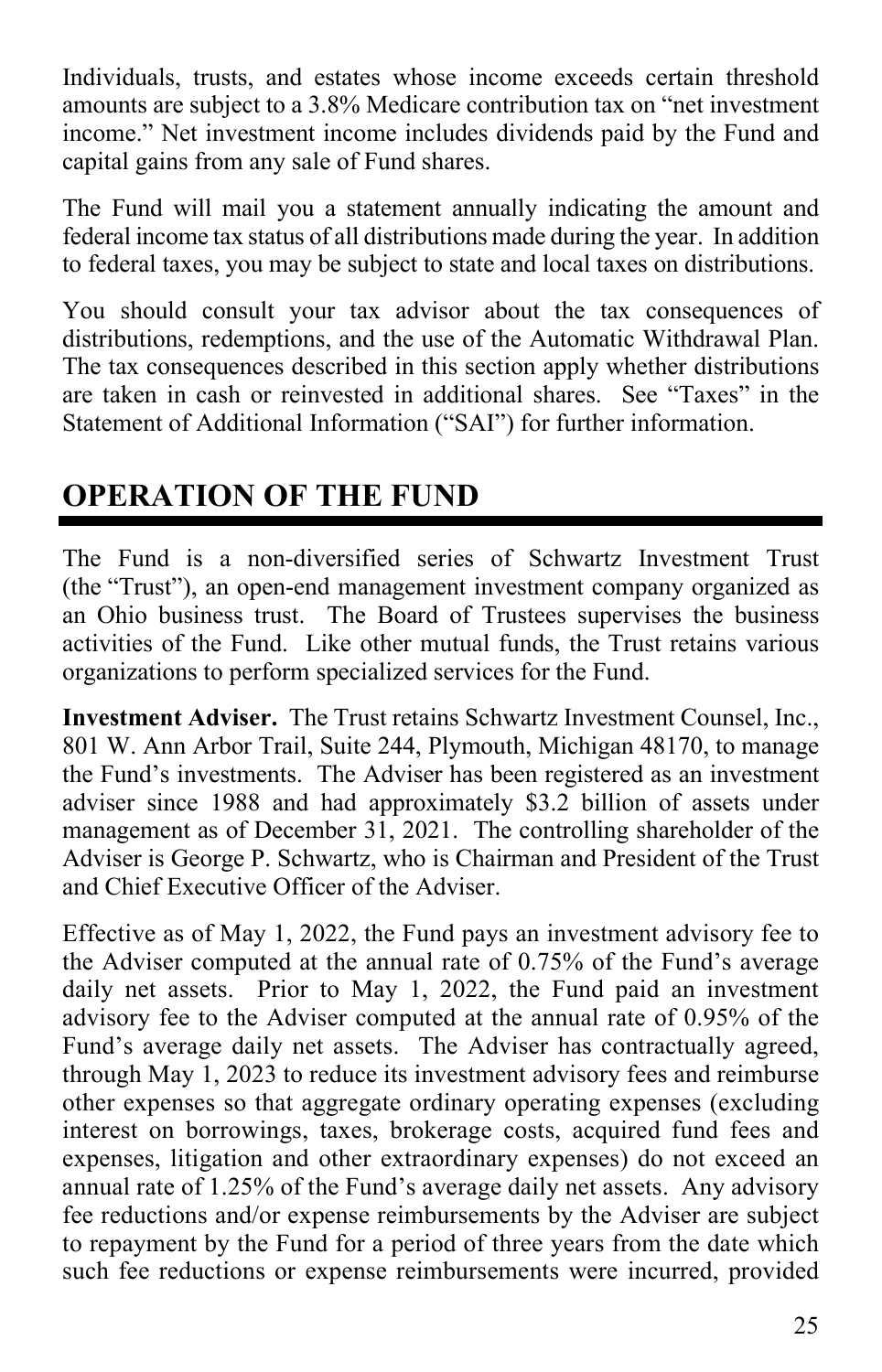the repayment to the Adviser does not cause the Fund's aggregate ordinary operating expenses to exceed 1.25% of the Fund's average daily net assets. The Board of Trustees has authorized in advance these repayments to the Adviser. During the fiscal year ended December 31, 2021, the Fund paid an investment advisory fee at the annual rate of 0.69% of its average daily net assets (after advisory fee reductions).

A discussion of the factors considered by the Board of Trustees in its most recent approval of the Fund's investment advisory agreement, including its conclusions with respect thereto, will be available in the Fund's semi-annual report for the period ending June 30, 2022.

**Portfolio Managers.** Timothy S. Schwartz, CFA, is the lead portfolio manager and George P. Schwartz, CFA, is co-portfolio manager of the Fund. Each portfolio manager is responsible for the day-to-day execution of investment policy, portfolio management and investment research for the Fund. Mr. Timothy Schwartz joined the Adviser in 1998 and currently serves as President and Chief Investment Officer. Mr. George Schwartz has been the Chairman and Chief Executive Officer of the Adviser for more than 30 years and served as President until January 2014. The SAI provides additional information about the portfolio managers' compensation, other accounts managed by the portfolio managers and their ownership of shares of the Fund.

**Additional Information.** The Fund enters into contractual arrangements with various parties, including, among others, the Adviser, who provide services to the Fund. Shareholders are not parties to, or intended (or "thirdparty") beneficiaries of, those contractual arrangements.

This Prospectus and the SAI provide information concerning the Fund that you should consider in determining whether to purchase shares of the Fund. The Fund may make changes to this information from time to time. Neither this Prospectus nor the SAI is intended to give rise to any contract rights or other rights in any shareholder, other than any rights conferred explicitly, by federal or state securities laws that may not be waived.

**Distributor.** Ultimus Fund Distributors, LLC (the "Distributor"), serves as the distributor of shares of the Fund. The Distributor, located at 225 Pictoria Drive, Suite 450, Cincinnati, Ohio 45246, is a wholly-owned subsidiary of the Transfer Agent. The Fund may be distributed through other broker-dealers as well.

**Portfolio Holdings and Disclosure Policy.** A description of the Fund's policies and procedures with respect to the disclosure of the Fund's portfolio securities is available in the SAI.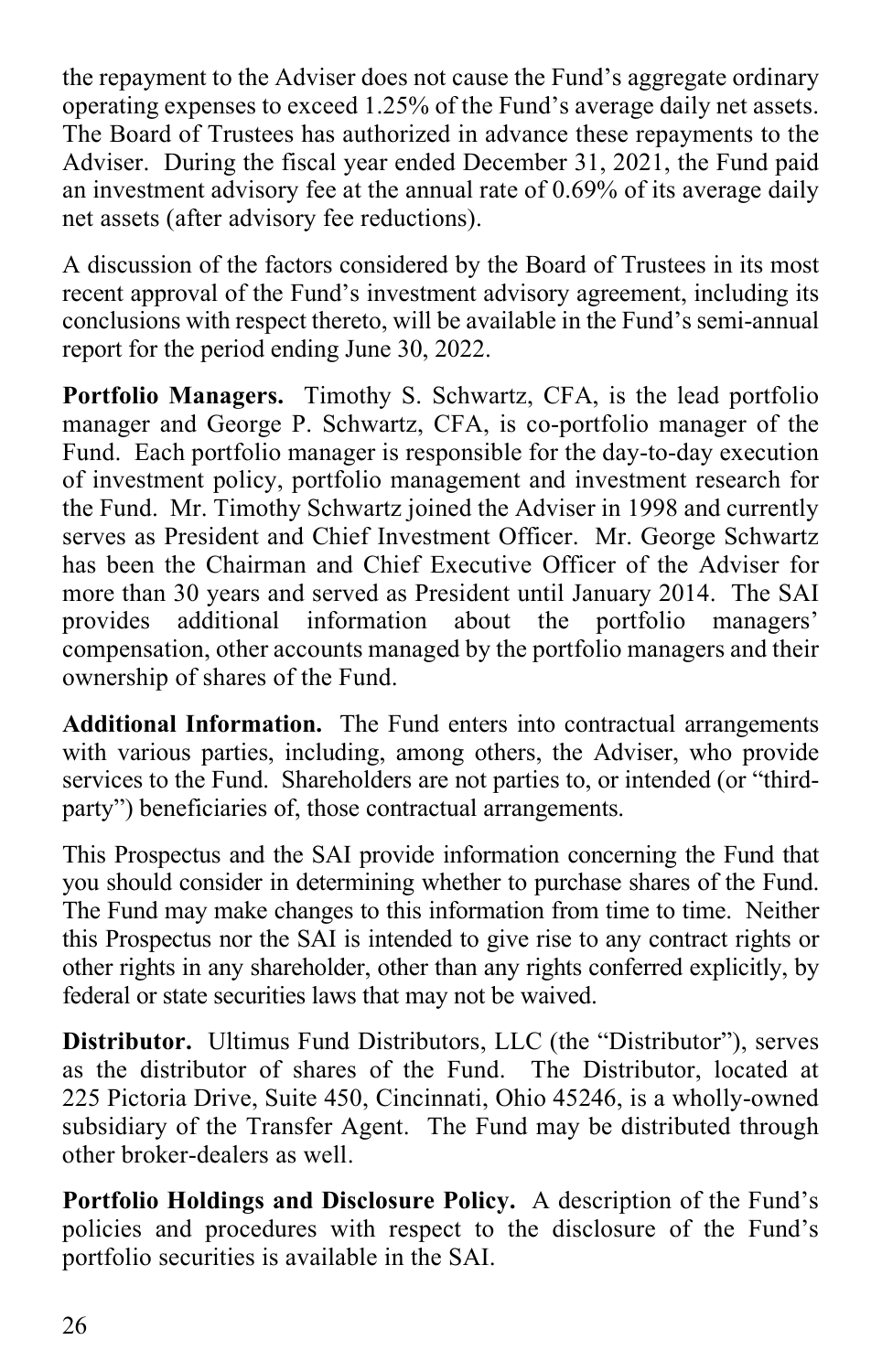## <span id="page-28-0"></span>**CALCULATION OF SHARE PRICE**

On each day that the Fund is open for business, the price (net asset value) of the Fund's shares is determined as of the close of the regular session of trading on the New York Stock Exchange (normally 4:00 p.m., Eastern time). The Fund is open for business on each day the New York Stock Exchange is open for business. Currently, the New York Stock Exchange is open for trading every day except Saturdays, Sundays and the following holidays: New Year's Day, Martin Luther King, Jr. Day, Presidents' Day, Good Friday, Memorial Day, Juneteenth National Independence Day, Independence Day, Labor Day, Thanksgiving and Christmas. The Fund's net asset value is calculated by dividing the sum of the value of the securities held by the Fund plus cash or other assets minus all liabilities (including estimated accrued expenses) by the total number of shares outstanding of the Fund, rounded to the nearest cent. The price at which a purchase or redemption of Fund shares is effected is based on the next calculation of net asset value after the order is received in proper form.

The Fund's portfolio securities are valued as follows: (1) securities that are traded on stock exchanges, other than NASDAQ, are valued at the closing sales price as of the close of the regular session of trading on the New York Stock Exchange on the day the securities are being valued, or, if not traded on a particular day, at the closing bid price, (2) securities that are quoted by NASDAQ are valued at the NASDAQ Official Closing Price, or, if an Official Closing Price is not available, at the most recently quoted bid price, (3) securities traded in the over-the-counter market are valued at the last reported sales price or, if there is no reported sale on the valuation date, at the most recently quoted bid price, (4) securities that are traded both in the overthe-counter market and on a stock exchange are valued according to the broadest and most representative market,  $(5)$  fixed income securities are generally valued using prices provided by an independent pricing service, and (6) securities and other assets for which market quotations are not readily available or are considered to be unreliable due to significant market or other events are valued at their fair value as determined in good faith by the Adviser in accordance with consistently applied procedures adopted by and under the general supervision of the Board of Trustees. When fair value pricing is employed, the prices used by the Fund to calculate its net asset value may differ from quoted or published prices for the same securities. To the extent any assets of the Fund are invested in other open-end investment companies that are registered under the Investment Company Act of 1940, the Fund's net asset value with respect to those assets is calculated based upon the net asset values reported by such registered open-end investment companies, and the prospectuses for these companies explain the circumstances under which they will use fair value pricing and the effects of using fair value pricing. The Fund's net asset value will fluctuate with the value of the securities it holds.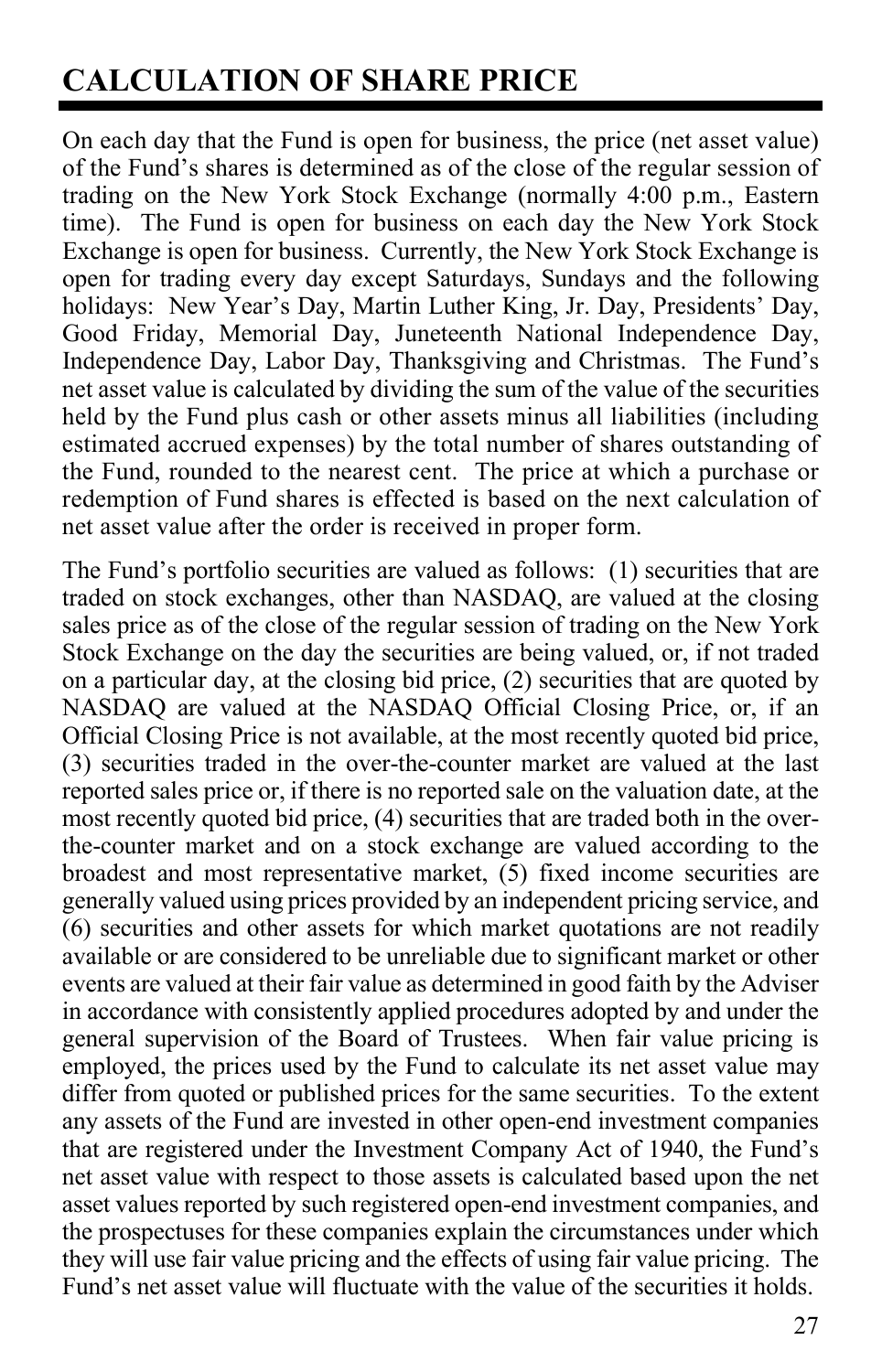To the extent the Fund invests in foreign securities that may be traded in foreign markets on days when the Fund does not calculate its net asset value, the value of the Fund's assets may be affected on days when shares of the Fund cannot be purchased or sold. Conversely, trading in some of the Fund's foreign securities may not occur on days when the Fund is open for business. In view of these circumstances, and because the value of foreign securities may be materially affected by events occurring before the Fund's pricing time but after the close of the primary markets or exchanges on which such securities are traded, portfolio securities of the Fund that trade in foreign markets will frequently be priced at their fair value.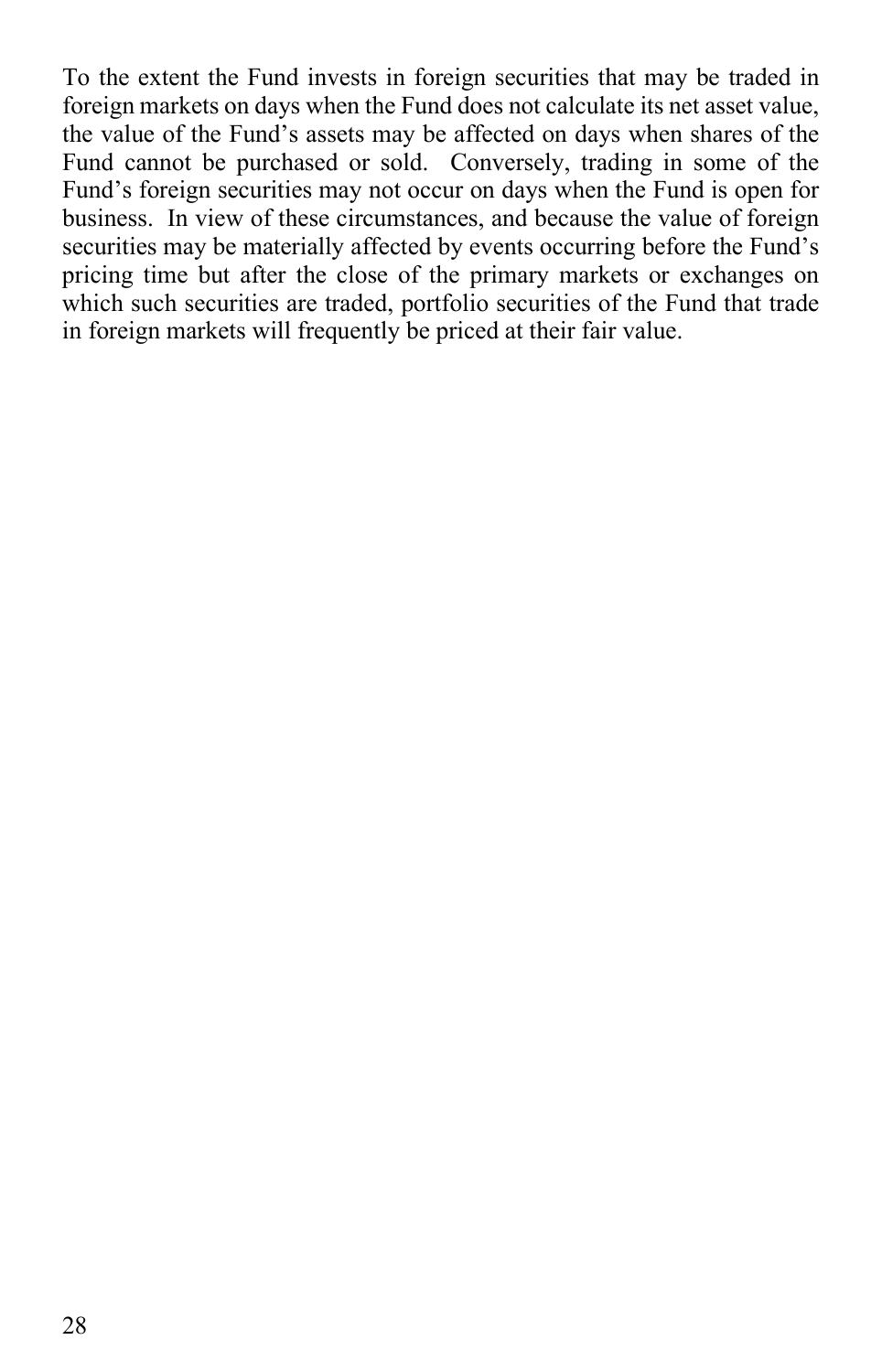## <span id="page-30-0"></span>**FINANCIAL HIGHLIGHTS**

The financial highlights table is intended to help you understand the Fund's financial performance for the past five years. Certain information reflects financial results for a single Fund share. The total returns in the table represent the rate that an investor would have earned or lost on an investment in the Fund (assuming reinvestment of all dividends and distributions). This information has been audited by Deloitte & Touche LLP, whose report, along with the Fund's financial statements, is included in the annual report, which is available upon request.

|                                                                                        | Year<br><b>Ended</b><br>Dec. 31,<br>2021 | Year<br><b>Ended</b><br>Dec. 31,<br>2020 | Year<br><b>Ended</b><br>Dec. 31,<br>2019 | Year<br><b>Ended</b><br>Dec. 31,<br>2018 | Year<br><b>Ended</b><br>Dec. 31,<br>2017 |
|----------------------------------------------------------------------------------------|------------------------------------------|------------------------------------------|------------------------------------------|------------------------------------------|------------------------------------------|
| Net asset value at beginning of year \$                                                | $30.54$ \$                               | 28.03 \$                                 | 23.62 \$                                 | 26.44 \$                                 | 25.02                                    |
| Income (loss) from investment operations:                                              |                                          |                                          |                                          |                                          |                                          |
|                                                                                        | 0.12                                     | 0.15                                     | (0.03)                                   | (0.08)                                   | (0.13)                                   |
| Net realized and unrealized<br>gains (losses) on investments                           | 9.39                                     | 3.11                                     | 4.44                                     | (2.08)                                   | 3.57                                     |
| Total from investment operations                                                       | 9.51                                     | 3.26                                     | 4.41                                     | (2.16)                                   | 3.44                                     |
| Less distributions from:                                                               |                                          |                                          |                                          |                                          |                                          |
|                                                                                        | (0.12)                                   | (0.15)                                   |                                          |                                          |                                          |
| Net realized gains on investments                                                      | (2.41)                                   | (0.60)                                   |                                          | (0.66)                                   | (2.02)                                   |
|                                                                                        | (2.53)                                   | (0.75)                                   |                                          | (0.66)                                   | (2.02)                                   |
|                                                                                        |                                          |                                          | 28.03 \$                                 | 23.62 \$                                 | 26.44                                    |
|                                                                                        |                                          | 11.62%                                   | 18.67%                                   | $(8.14\%)$                               | 13.71%                                   |
| Ratios/Supplementary Data:                                                             |                                          |                                          |                                          |                                          |                                          |
| Net assets at end of year (000's) \$ 23,561 \$                                         |                                          | 18,097 \$                                | 22,461 \$                                | 19,428 \$                                | 22,592                                   |
| Ratio of total expenses to                                                             | 1.51%                                    | 1.71%                                    | 1.61%                                    | 1.67%                                    | 1.79%                                    |
| Ratio of net expenses to                                                               | 1.25%                                    | 1.25%                                    | 1.25%                                    | 1.25%                                    | 1.25%                                    |
| Ratio of net investment income<br>$(\text{loss})$ to average net assets <sup>(b)</sup> | 0.28%                                    | $0.49\%$                                 | $(0.13\%)$                               | $(0.31\%)$                               | $(0.52\%)$                               |
|                                                                                        | 18%                                      | 45%                                      | 28%                                      | 34%                                      | 48%                                      |

#### **Per Share Data for a Share Outstanding Throughout Each Year**

(a) Total return is a measure of the change in value of an investment in the Fund over the period covered, which assumes any dividends or capital gains distributions are reinvested in shares of the Fund. Returns shown do not reflect the deduction of taxes a shareholder would pay on Fund distributions or the redemption of Fund shares.

(b) Ratio was determined after advisory fee reductions.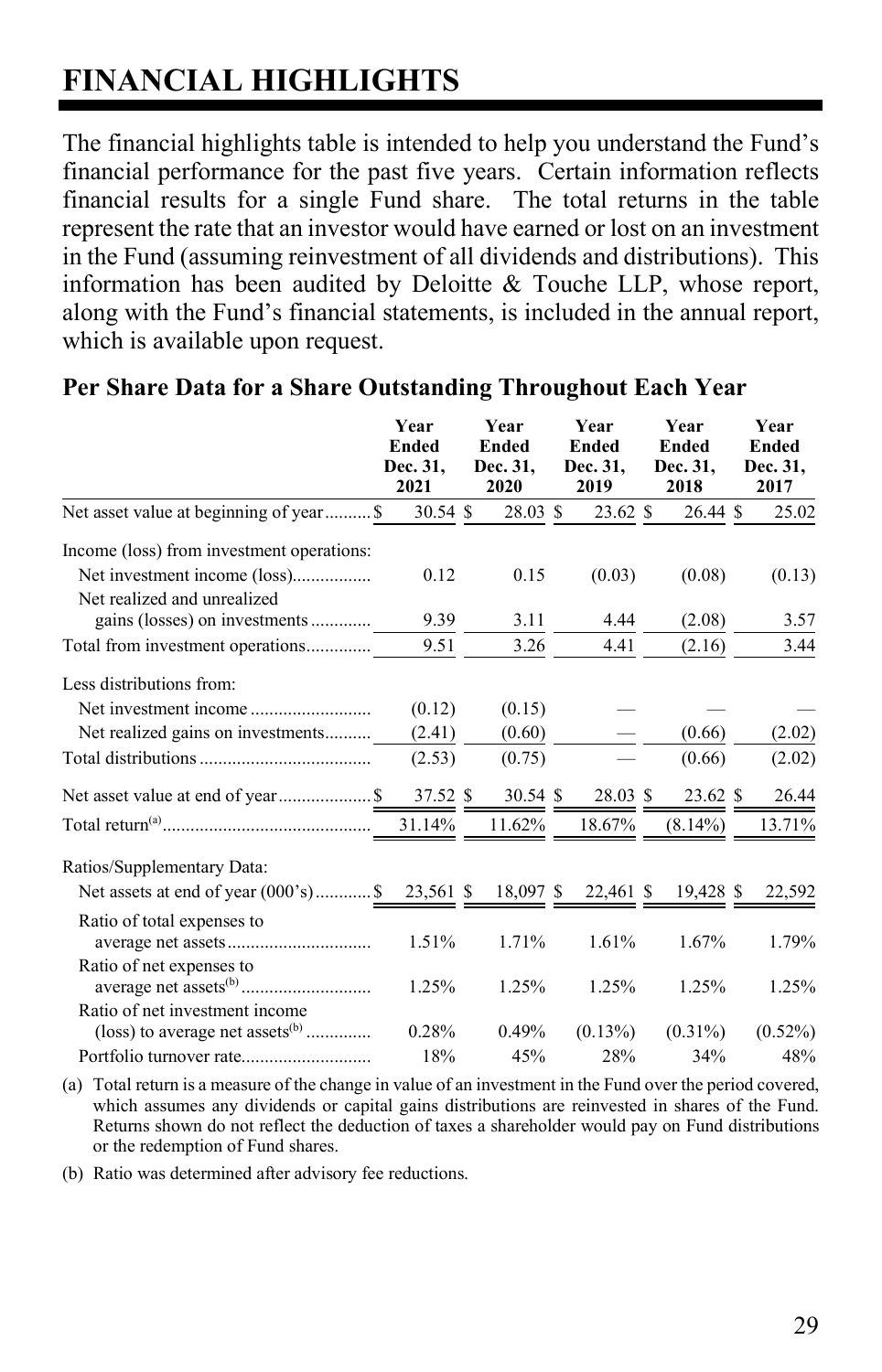## **PRIVACY NOTICE**

# <span id="page-31-0"></span>**FACTS WHAT DOES THE SCHWARTZ VALUE FOCUSED FUND DO WITH YOUR PERSONAL INFORMATION?**

| Why? | Financial companies choose how they share your personal information. Federal<br>law gives consumers the right to limit some but not all sharing. Federal law<br>also requires us to tell you how we collect, share, and protect your personal<br>information. Please read this notice carefully to understand what we do. |
|------|---------------------------------------------------------------------------------------------------------------------------------------------------------------------------------------------------------------------------------------------------------------------------------------------------------------------------|
|      |                                                                                                                                                                                                                                                                                                                           |

| What? | The types of personal information we collect and share depend on the product<br>or service you have with us. This information can include: |
|-------|--------------------------------------------------------------------------------------------------------------------------------------------|
|       | Social Security number                                                                                                                     |
|       | Assets                                                                                                                                     |
|       | <b>Retirement Assets</b>                                                                                                                   |
|       | • Transaction History                                                                                                                      |
|       | Checking Account Information                                                                                                               |
|       | Purchase History                                                                                                                           |
|       | <b>Account Balances</b>                                                                                                                    |
|       | <b>Account Transactions</b>                                                                                                                |
|       | Wire Transfer Instructions                                                                                                                 |
|       | When you are <i>no longer</i> our customer, we continue to share your information<br>as described in this notice.                          |

How? All financial companies need to share your personal information to run their everyday business. In the section below, we list the reasons financial companies can share their customers' personal information; the reasons the Schwartz Value Focused Fund chooses to share; and whether you can limit this sharing.

| Reasons we can share your personal information                                                                                                                                              | Does the<br><b>Schwartz Value</b><br><b>Focused Fund</b><br>share? | Can you limit<br>this sharing? |
|---------------------------------------------------------------------------------------------------------------------------------------------------------------------------------------------|--------------------------------------------------------------------|--------------------------------|
| For our everyday business purposes –<br>Such as to process your transactions, maintain your<br>account(s), respond to court orders and legal<br>investigations, or report to credit bureaus | Yes                                                                | N <sub>0</sub>                 |
| For our marketing purposes -<br>to offer our products and services to you                                                                                                                   | No                                                                 | We don't share                 |
| For joint marketing with other financial companies                                                                                                                                          | No                                                                 | We don't share                 |
| For our affiliates' everyday business purposes –<br>information about your creditworthiness                                                                                                 | No                                                                 | We don't share                 |
| For nonaffiliates to market to you                                                                                                                                                          | No                                                                 | We don't share                 |

**Questions? Call 1-888-726-0753**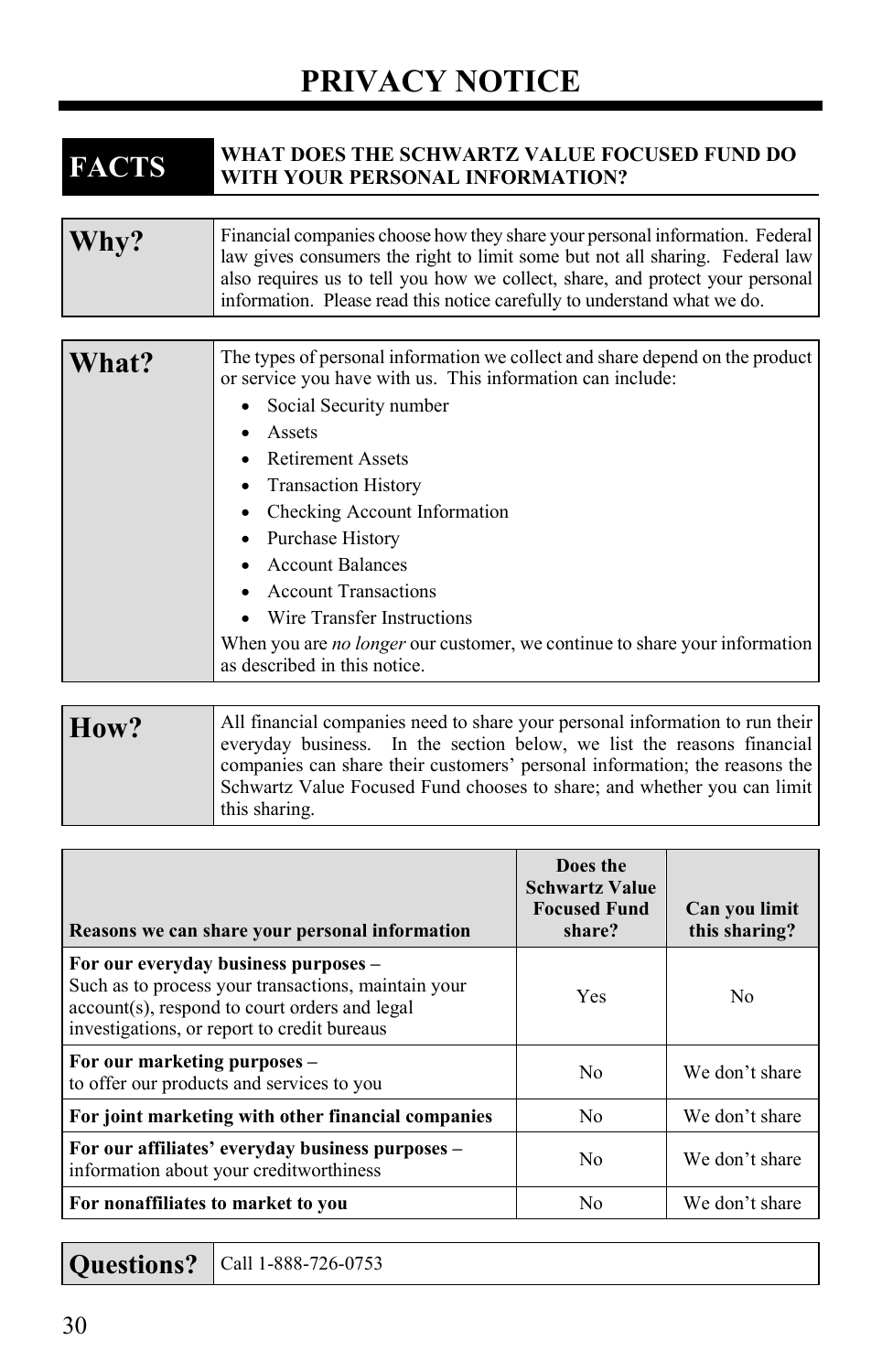| Who we are                                                                                          |                                                                                                                                                                                                                                                                                                                                                                                                                                |
|-----------------------------------------------------------------------------------------------------|--------------------------------------------------------------------------------------------------------------------------------------------------------------------------------------------------------------------------------------------------------------------------------------------------------------------------------------------------------------------------------------------------------------------------------|
| Who is providing this<br>notice?                                                                    | <b>Schwartz Investment Trust</b>                                                                                                                                                                                                                                                                                                                                                                                               |
|                                                                                                     | Ultimus Fund Distributors, LLC                                                                                                                                                                                                                                                                                                                                                                                                 |
|                                                                                                     | Ultimus Fund Solutions, LLC                                                                                                                                                                                                                                                                                                                                                                                                    |
| What we do                                                                                          |                                                                                                                                                                                                                                                                                                                                                                                                                                |
| How does the<br><b>Schwartz Value</b><br><b>Focused Fund protect</b><br>my personal                 | To protect your personal information from unauthorized access and<br>use, we use security measures that comply with federal law. These<br>measures include computer safeguards and secured files and buildings.<br>Our service providers are held accountable for adhering to strict                                                                                                                                           |
| information?                                                                                        | policies and procedures to prevent any misuse of your nonpublic<br>personal information.                                                                                                                                                                                                                                                                                                                                       |
| How does the<br><b>Schwartz Value</b><br><b>Focused Fund collect</b><br>my personal<br>information? | We collect your personal information, for example, when you<br>• Provide account information<br>• Give us your contact information<br>• Make deposits or withdrawals from your account<br>• Make a wire transfer<br>• Tell us where to send the money<br>• Tell us who receives the money<br>Show your government-issued ID<br>• Show your driver's license<br>We also collect your personal information from other companies. |
| Why can't I limit all<br>sharing?                                                                   | Federal law gives you the right to limit only<br>• Sharing for affiliates' everyday business purposes – information<br>about your creditworthiness<br>• Affiliates from using your information to market to you<br>• Sharing for nonaffiliates to market to you<br>State laws and individual companies may give you additional rights to<br>limit sharing.                                                                     |

| <b>Definitions</b>   |                                                                                                                                                                                                                |
|----------------------|----------------------------------------------------------------------------------------------------------------------------------------------------------------------------------------------------------------|
| <b>Affiliates</b>    | Companies related by common ownership or control. They can be<br>financial and nonfinancial companies.                                                                                                         |
|                      | • Schwartz Investment Counsel, Inc., the investment adviser to the<br>Schwartz Value Focused Fund, could be deemed to be an affiliate.                                                                         |
| <b>Nonaffiliates</b> | Companies not related by common ownership or control. They can be<br>financial and nonfinancial companies<br>• The Schwartz Value Focused Fund does not share with<br>nonaffiliates so they can market to you. |
| Joint marketing      | A formal agreement between nonaffiliated financial companies that                                                                                                                                              |
|                      | together market financial products or services to you.<br>• The Schwartz Value Focused Fund doesn't jointly market.                                                                                            |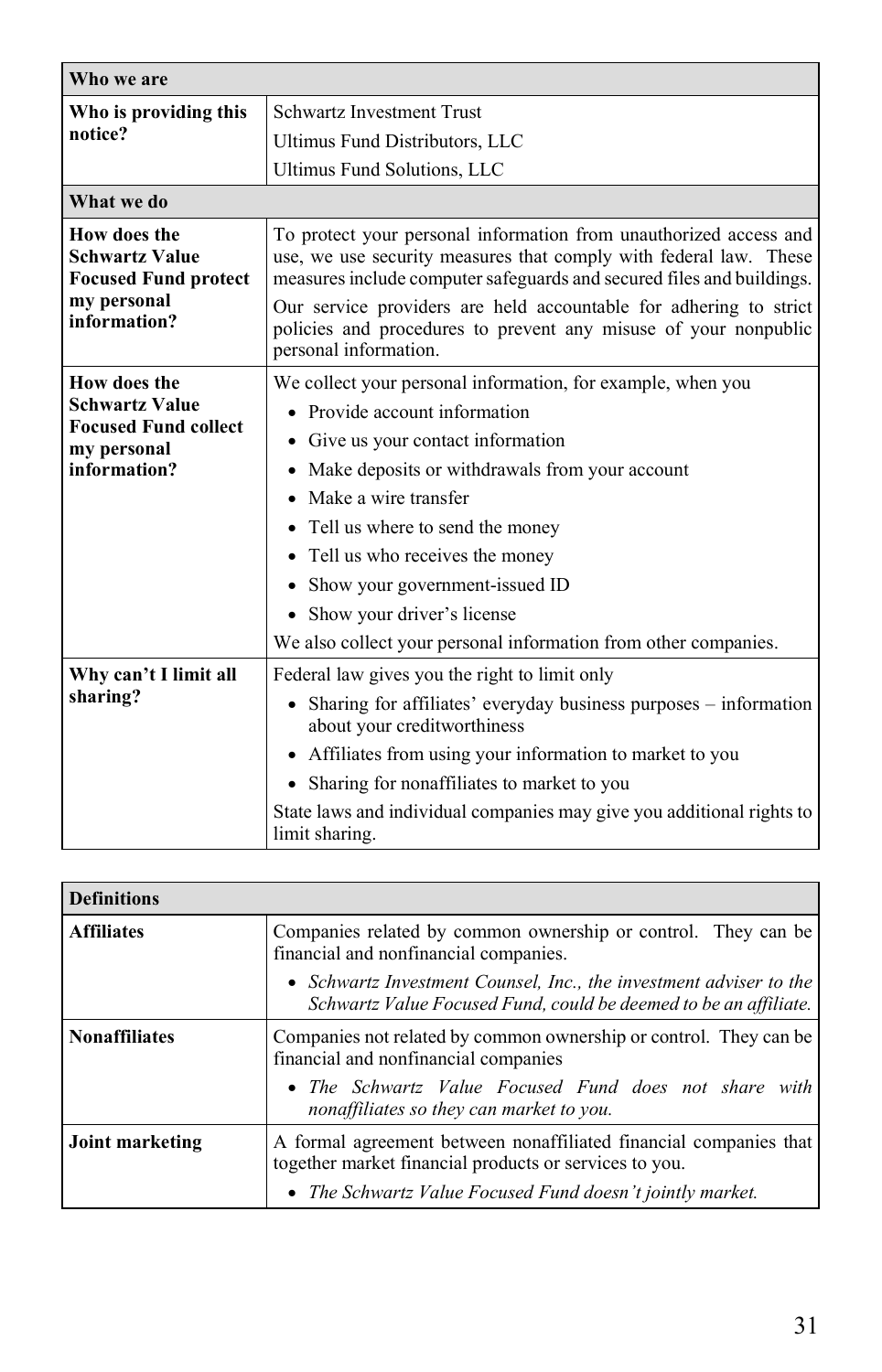# **SCHWARTZ VALUE FOCUSED FUND**

#### **Board of Trustees**

Donald J. Dawson, Jr., *Lead Independent Trustee* John J. McHale, Jr. Edward J. Miller William A. Morrow George P. Schwartz, CFA

#### **Investment Adviser**

SCHWARTZ INVESTMENT COUNSEL, INC. 801 W. Ann Arbor Trail, Suite 244 Plymouth, Michigan 48170 734-455-7777

5060 Annunciation Circle, Suite 101 Ave Maria, Florida 34142 239-867-4520

#### **Administrator/Transfer Agent**

ULTIMUS FUND SOLUTIONS, LLC P.O. Box 46707 Cincinnati, Ohio 45246-0707 888-726-0753

#### **Legal Counsel**

SULLIVAN & WORCESTER LLP 1666 K Street NW, Suite 700 Washington, D.C. 20006

#### **Officers**

George P. Schwartz, CFA, President Timothy S. Schwartz, CFA, Treasurer Cathy M. Stoner, CPA, IACCP, Chief Compliance Officer Robert C. Schwartz, Vice President/Secretary David R. Carson, Assistant Secretary Angela A. Simmons, Assistant Treasurer Stephen L. Preston, Assistant Vice President

#### **Independent Registered Public Accounting Firm**

DELOITTE & TOUCHE LLP 111 South Wacker Drive Chicago, Illinois 60606

#### **Distributor**

ULTIMUS FUND DISTRIBUTORS, LLC 225 Pictoria Drive, Suite 450 Cincinnati, Ohio 45246

#### **Custodian**

US BANK, N.A. 425 Walnut Street Cincinnati, Ohio 45202